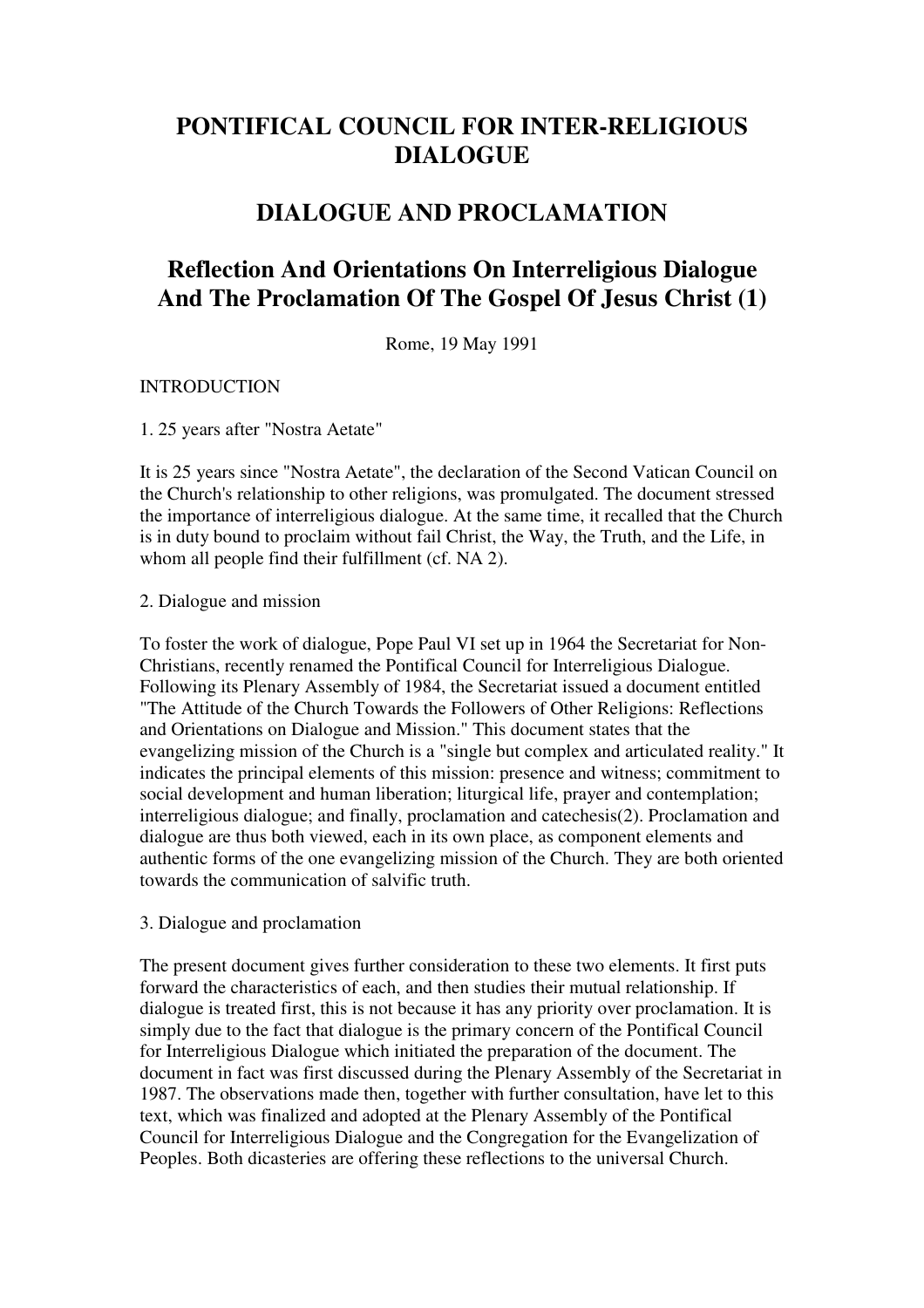## 4. Current affairs

Among the reasons which make the relationship between dialogue and proclamation a relevant theme for study, the following may be mentioned:

a) In the world of today, characterized by rapid communications, mobility of peoples, and interdependence, there is a new awareness of the fact of religious plurality. Religions do not merely exist, or simply survive. In some cases, they give clear evidence of a revival. They continue to inspire and influence the lives of millions of their adherents. In the present context of religious plurality, the important role played by religious traditions cannot be overlooked.

b) Interreligious dialogue between Christians and followers of other religious traditions, as envisaged by the Second Vatican Council, is only gradually coming to be understood. Its practice remains hesitant in some places. The situation differs from country to country. It can depend on the size of the Christian community, on which other religious traditions are present, and on various other cultural, social and political factors. A further examination of the question may help to stimulate dialogue.

c) The practice of dialogue raises problems in the minds of many. There are those who would seem to think, erroneously, that in the Church's mission today dialogue should simply replace proclamation. At the other extreme, some fail to see the value of interreligious dialogue. Yet others are perplexed and ask: if interreligious dialogue has become so important, has the proclamation of the Gospel message lost its urgency? Has the effort to bring people into the community of the Church become secondary or even superfluous? There is a need therefore for doctrinal and pastoral guidance to which this document wishes to contribute, without pretending to answer fully the many and complex questions which arise in this connection.

As this text was in its final stages of preparation for publication, the Holy Father, Pope John Paul II, offered to the Church his Encyclical Redemptoris Missio in which he addressed these questions and many more. The present document spells out in greater detail the teaching of the Encyclical on dialogue and its relationship to proclamation (cf. RM 55-57). It is therefore to be read in the light of this Encyclical.

## 5. The Day of Prayer for Peace in Assisi

The World Day of Prayer for Peace in Assisi, on 27 October 1986, held at the initiative of Pope John Paul II, provides another stimulus for reflection. Both on the day itself and after, especially in his address to the Cardinals and to the Roman Curia in December, 1986, the Holy Father explained the meaning of the Assisi celebration. He underlined the fundamental unity of the human race, in its origin and its destiny, and the role of the Church as an effective sign of this unity. He brought out forcibly the significance of interreligious dialogue, while at the same time reaffirming the Church's duty to announce Jesus Christ to the world(3).

## 6. The encouragement of John Paul II

The following year, in his address to the members of the Plenary Assembly of the Pontifical Council for Interreligious Dialogue, Pope John Paul II declared: "Just as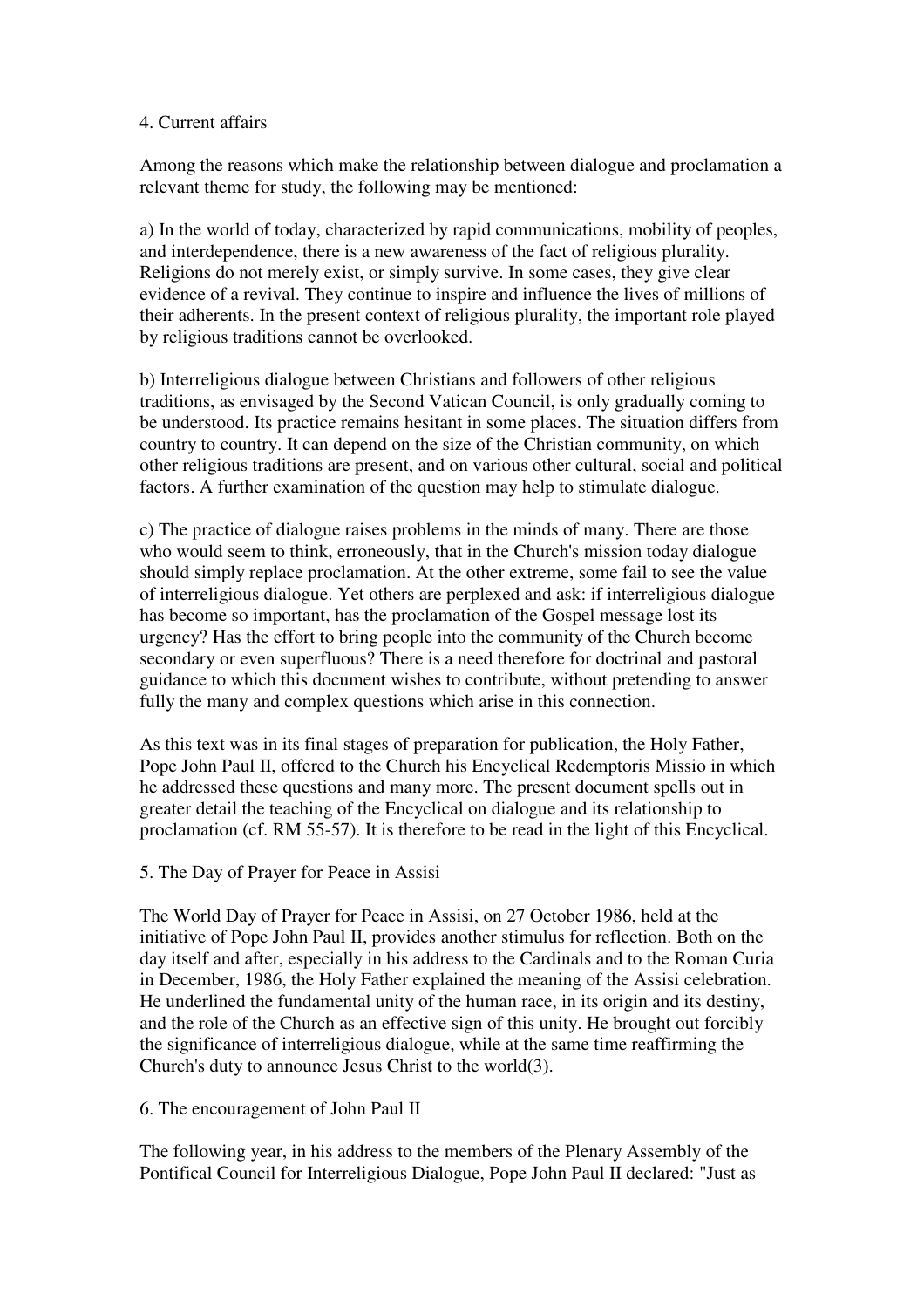interreligious dialogue is one element in the mission of the Church, the proclamation of God's saving work in Our Lord Jesus Christ is another... There can be no question of choosing one and ignoring or rejecting the other."(4) The lead given by the Pope encourages us to give further attention to the present theme.

## 7. Further stimuli to tackle the issue

This document is addressed to all Catholics, particularly to all who have a leadership role in the community or are engaged in formation work. It is offered as well for the consideration of Christians belonging to other Churches or Ecclesial Communities who themselves have been reflecting on the questions it raises(5). It is hoped that it will receive attention also from the followers of other religious traditions.

Before proceeding it will be useful to clarify the terms being used in this document.

# 8. Evangelization

Evangelizing mission, or more simply evangelization, refers to the mission of the Church in its totality. In the Apostolic Exhortation Evangelii Nuntiandi the term evangelization is taken in different ways. It means "to bring the Good News into all areas of humanity, and through its impact, to transform that humanity from within, making it new" (EN 18). Thus, through evangelization the Church "seeks to convert solely through the divine power of the Message she proclaims, both the personal and collective consciences of people, the activities in which they engage, their ways of life, and the actual milieux in which they live" (EN 18). The Church accomplishes her evangelizing mission through a variety of activities. Hence there is a broad concept of evangelization. Yet in the same document, evangelization is also taken more specifically to mean "the clear and unambiguous proclamation of the Lord Jesus" (EN 22). The Exhortation states that "this proclamation - kerygma, preaching or catechesis - occupies such an important place in evangelization that it has often become synonymous with it; and yet it is only one aspect of evangelization" (EN 22). In this document the term evangelizing mission is used for evangelization in its broad sense, while the more specific understanding is expressed by the term proclamation.

# 9. Dialogue

Dialogue can be understood in different ways. Firstly, at the purely human level, it means reciprocal communication, leading to a common goal or, at a deeper level, to interpersonal communion. Secondly, dialogue can be taken as an attitude of respect and friendship, which permeates or should permeate all those activities constituting the evangelizing mission of the Church. This can appropriately be called "the spirit of dialogue". Thirdly, in the context of religious plurality, dialogue means "all positive and constructive interreligious relations with individuals and communities of other faiths which are directed at mutual understanding and enrichment"(6), in obedience to truth and respect for freedom. It includes both witness and the exploration of respective religious convictions. It is in this third sense that the present document uses the term dialogue for one of the integral elements of the Church's evangelizing mission.

## 10. Proclamation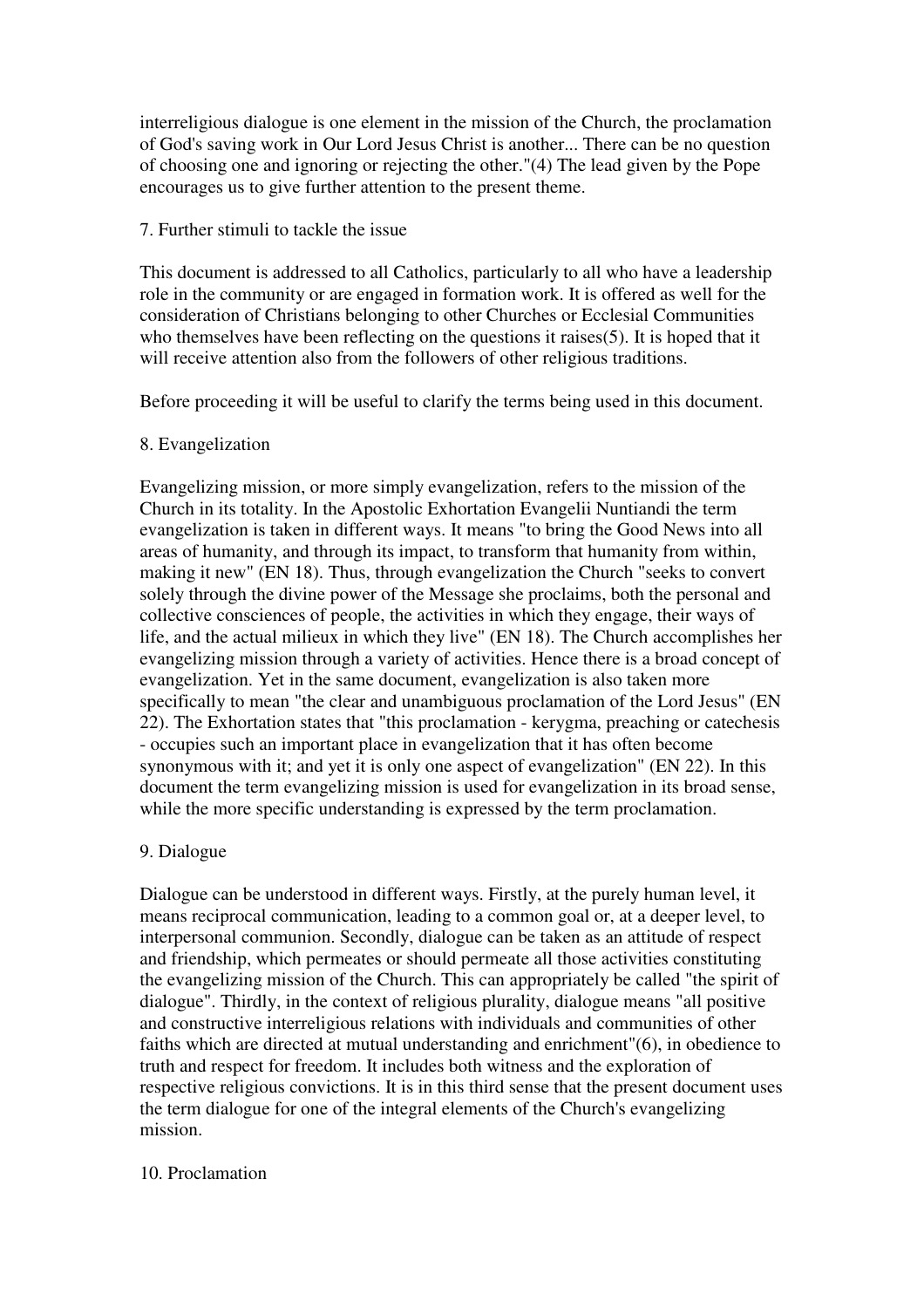Proclamation is the communication of the Gospel message, the mystery of salvation realized by God for all in Jesus Christ by the power of the Spirit. It is an invitation to a commitment of faith in Jesus Christ and to entry through baptism into the community of believers which is the Church. This proclamation can be solemn and public, as for instance on the day of Pentecost (cf. Ac 2:5-41), or a simple private conversation (cf. Ac 8:30-38). It leads naturally to catechesis which aims at deepening this faith. Proclamation is the foundation, centre, and summit of evangelization (cf. EN 27).

# 11. Conversion

Included in the idea of conversion, there is always a general movement towards God, "the humble and penitent return of the heart to God in the desire to submit one's life more generously to him"(7). More specifically, conversion may refer to a change of religious adherence, and particularly to embracing the Christian faith. When the term conversion is used in this document, the context will show which sense is intended.

## 12. Religions and religious traditions

The terms religions or religious traditions are used here in a generic and analogical sense. They cover those religions which, with Christianity, are wont to refer back to the faith of Abraham(8), as well as the religious traditions of Asia, Africa and elsewhere.

## 13. New religious movements

Interreligious dialogue ought to extend to all religions and their followers. This document, however, will not treat of dialogue with the followers of "New Religious Movements" due to the diversity of situations which these movements present and the need for discernment on the human and religious values which each contains(9).

# 1. INTERRELIGIOUS DIALOGUE

# 1. A CHRISTIAN APPROACH TO RELIGIOUS TRADITIONS

14. Positive evaluation of religious traditions

A just appraisal of other religious traditions normally presupposes close contact with them. This implies, besides theoretical knowledge, practical experience of interreligious dialogue with the followers of these traditions. Nevertheless, it is also true that a correct theological evaluation of these traditions, at least in general terms, is a necessary presupposition for interreligious dialogue. These traditions are to be approached with great sensitivity, on account of the spiritual and human values enshrined in them. They command our respect because over the centuries they have borne witness to the efforts to find answers "to those profound mysteries of the human condition" (NA 1) and have given expression to the religious experience and they continue to do so today.

## 15. Orientations of Vatican II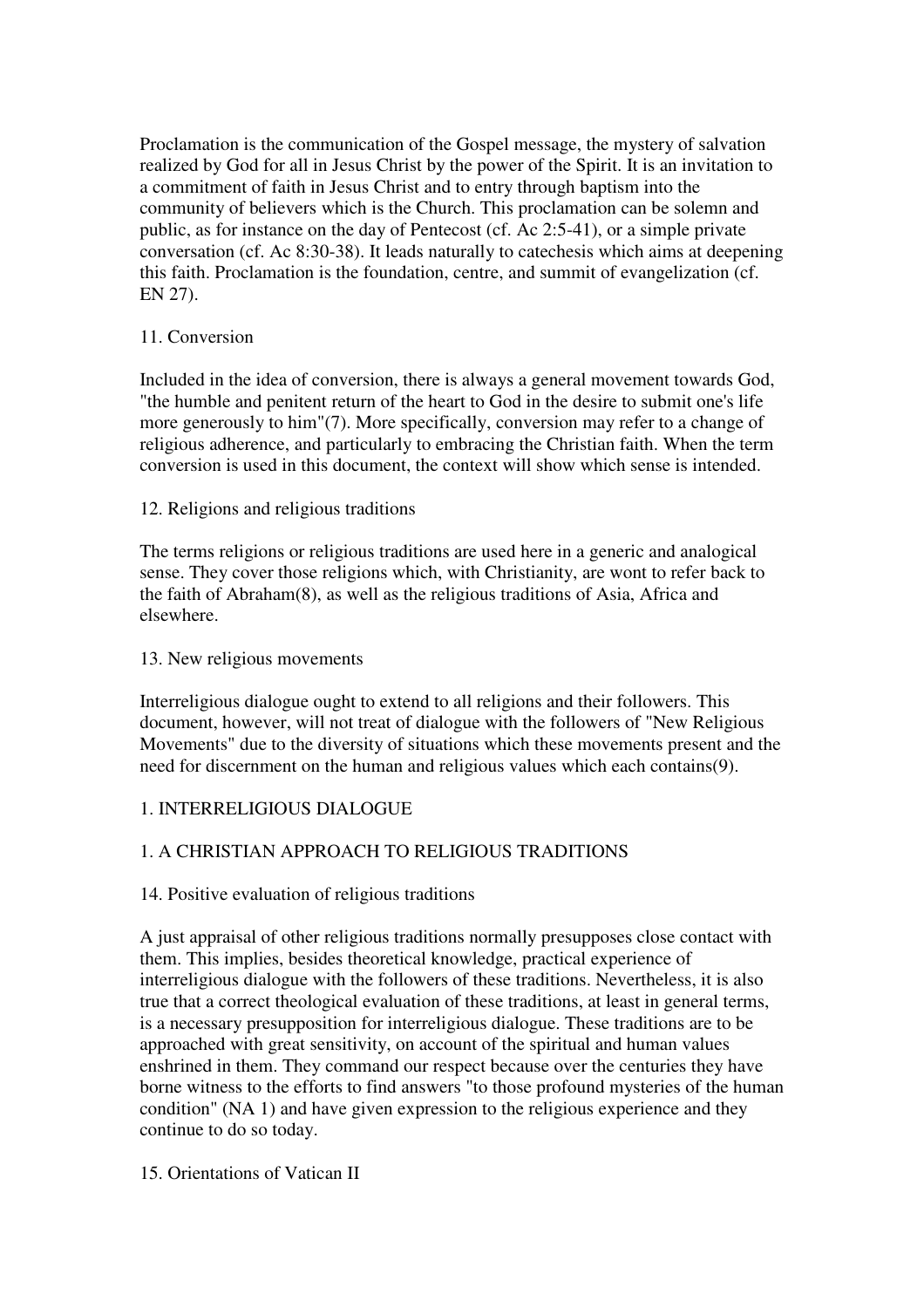The Second Vatican Council has given the lead for such a positive assessment. The exact meaning of what the Council affirms needs to be carefully and accurately ascertained. The Council reaffirms the traditional doctrine according to which salvation in Jesus Christ is, in a mysterious way, a reality open to all persons of good will. A clear enunciation of this basic conviction in Vatican II is found in the Constitution Gaudium et Spes. The Council teaches that Christ, the New Adam, through the mystery of his incarnation, death and resurrection, is at work in each human person to bring about interior renewal.

"This hold true not for Christians only but also for all persons of good will in whose hearts grace is active invisibly. For since Christ died for all, and since all are in fact called to one and the same destiny, which is divine, we must hold that the Holy Spirit offers to all the possibility of being made partners, in a way known to God, in the Paschal mystery" (GS 22).

#### 16. The effects of divine Grace

The Council proceeds further. Making its own the vision and the terminology of some early Church Fathers, Nostra Aetate speaks of the presence in these traditions of "a ray of that Truth which enlightens all" (NA 2). Ad Gentes recognizes the presence of "seeds of the word", and points to "the riches which a generous God has distributed among the nations" (AG 11). Again, Lumen Gentium refers to the good which is "found sown" not only "in minds and hearts", but also "in the rites and customs of peoples" (LG 17).

## 17. The action of the Holy Spirit

These few references suffice to show that the Council has openly acknowledged the presence of positive values not only in the religious life of individual believers of other religious traditions, but also in the religious traditions to which they belong. It attributed these values to the active presence of God through his Word, pointing also to the universal action of the Spirit: "Without doubt," Ad Gentes affirms, "the Holy Spirit was at work in the world before Christ was glorified" (No. 4). From this it can be seen that these elements, as a preparation for the Gospel (cf. LG 16), have played and do still play a providential role in the divine economy of salvation. This recognition impels the Church to enter into "dialogue and collaboration" (NA 2; cf. GS 92-93): "Let Christians, while witnessing to their own faith and way of life, acknowledge, preserve and encourage the spiritual and moral good found among non-Christians, as well as their social and cultural values" (NA 2).

## 18. The role of the Church's activity

The Council is not unaware of the necessity of the missionary activity of the Church in order to perfect in Christ these elements found in other religions. The Council states very clearly: "Whatever truth and grace are to be found among the nations, as a sort of secret presence of God, this activity frees from all taint of evil and restores to Christ its Maker, who overthrows the devil's domain and wards off the manifold malice of vice. And so, whatever good is found to be sown in the hearts and minds of men, or in the rites and cultures peculiar to various peoples, is not lost. More than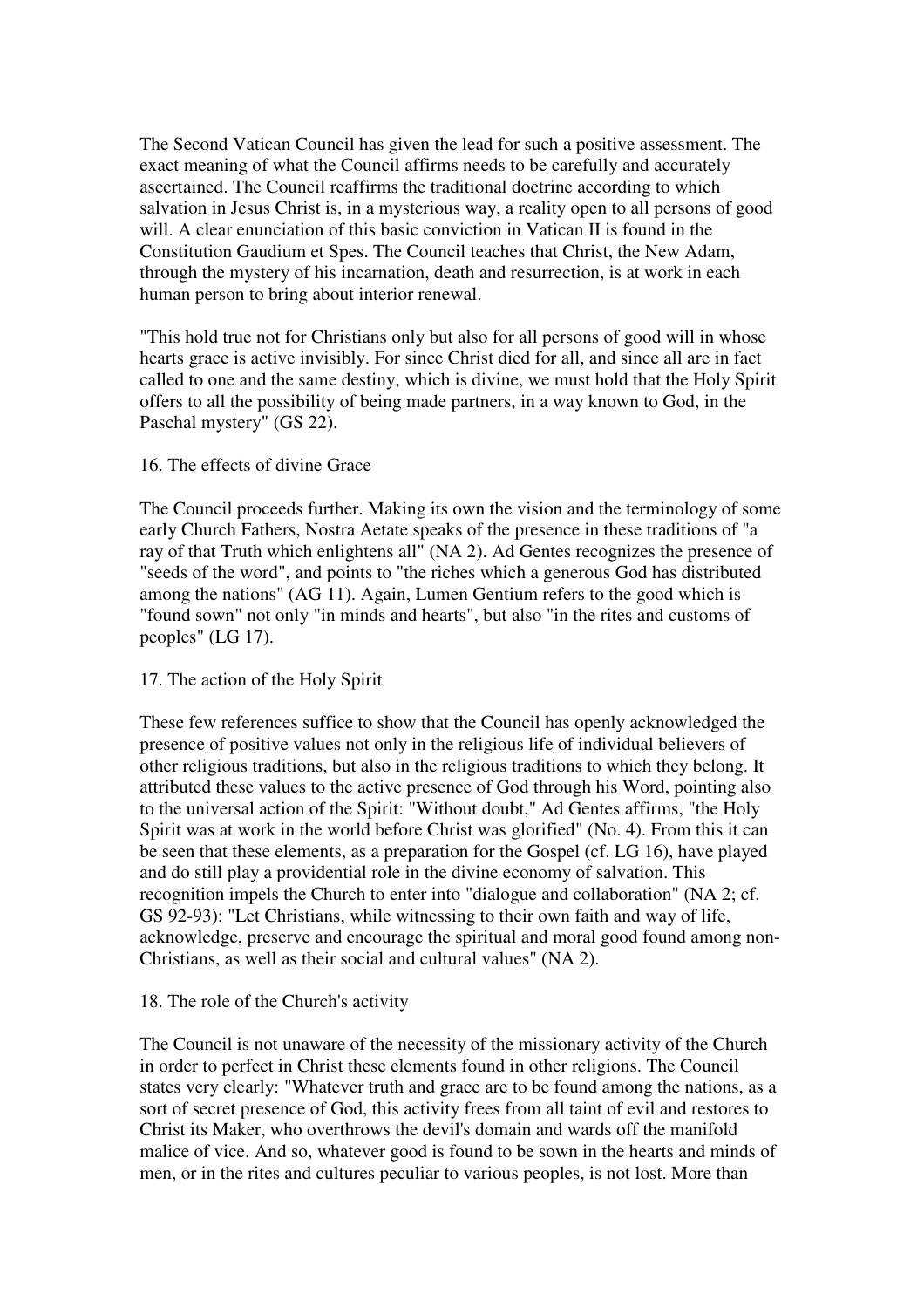that, it is healed, ennobled, and perfected for the glory of God, the same of the demon, and the bliss of men" (AG 9).

## 19. The history of God's salvific action

The Old Testament testifies that from the beginning of creation God made a Covenant with all peoples (Gn 1:11). This shows that there is but one history of salvation for the whole of humankind. The Covenant with Noah, the man who "walked with God" (Gn 6:9), is symbolic of the divine intervention in the history of the nations. Non-Israelite figures of the Old Testament are seen in the New Testament as belonging to this history of salvation. Abel, Enoch and Noah are proposed as models of faith (cf. Heb 11:4-7). It is this history of salvation which sees its final fulfillment in Jesus Christ in whom is established the new and definitive Covenant for all peoples.

## 20. Beyond the confines of the Chosen People

The religious consciousness of Israel is characterized by a deep awareness of its unique status as God's Chosen People. This election, accompanied by a process of formation and continuous exhortations to preserve the purity of monotheism, constitutes a mission. The prophets continually insist on loyalty and fidelity to the One True God and speak about the promised Messiah. And yet these prophets, particularly at the time of the Exile, bring a universal perspective, for God's salvation is understood to extend beyond and through Israel to the nations. Thus Isaiah foretells that in the final days the nations will stream to the house of the Lord, and they will say: "Come, let us go up to the mountain of the Lord, to the house of the God of Jacob; that he may teach us his ways and that we may walk in his paths" (Is 52:10). In the Wisdom literature also, which bears witness to cultural exchanges between Israel and its neighbours, the action of God in the whole universe is clearly affirmed. It goes beyond the boundaries of the Chosen People to touch both the history of nations and the lives of individuals.

## 21. The universal mission of Jesus

Turning to the New Testament, we see that Jesus professes to have come to gather the lost sheep of Israel (cf. Mt 15:24) and forbids his disciples for the moment to turn to the Gentiles (cf. Mt 10:5). He nevertheless displays an open attitude towards men and women who do not belong to the chosen people of Israel. He enters into dialogue with them and recognizes the good that is in them. He marvels at the centurion's readiness to believe, saying that he has found no such faith in Israel (cf. Mt 8:5-13). He performs miracles of healing for "foreigners" (cf. Mk 7:24-30; Mt 15:21-28), and these miracles are signs of the coming of the Kingdom. He converses with the Samaritan woman and speaks to her of a time when worship will not be restricted to any one particular place, but when true worshippers will "worship the Father in spirit and truth" (Jn 4:23). Jesus is thus opening up a new horizon, beyond the purely local, to a universality which is both Christological and Pneumatological in character. For the new sanctuary is now the body of the Lord Jesus (cf. Jn 2:21) whom the Father has raised up in the power of the Spirit.

# 22. The announcement of the Kingdom of God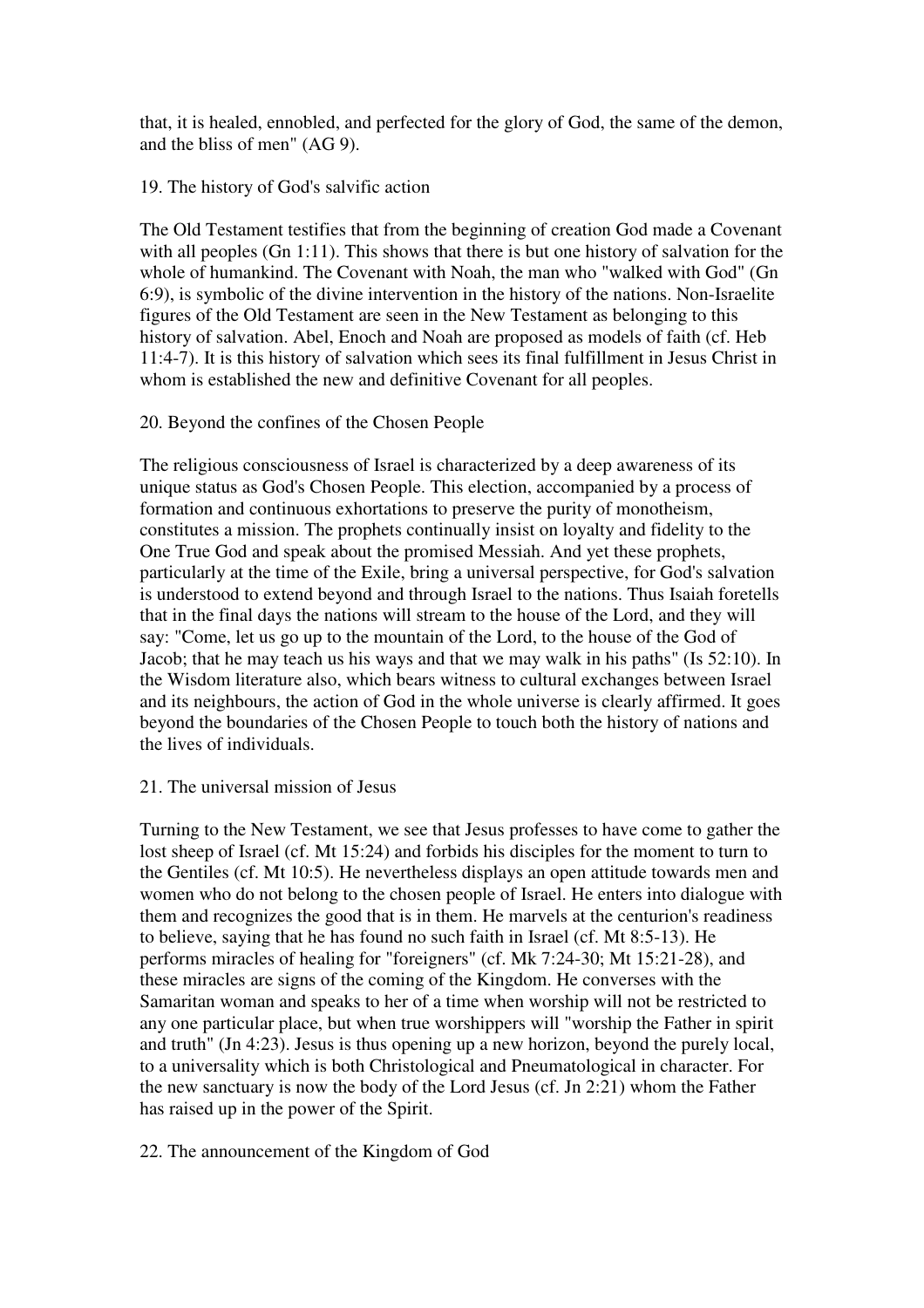Jesus' message, then, proved by the witness of his life, is that in his own person the Kingdom of God is breaking through to the world. At the beginning of his public ministry, in Galilee of the nations, he can say: "The time has come, and the Kingdom of God is close at hand." He also indicates the conditions for entry into this Kingdom: "Repent and believe the Good News" (Mk 1:15). This message is not confined only to those who belong to the specially chosen people. Jesus in fact explicitly announces the entry of the Gentiles into the Kingdom of God (cf. Mt 8:10-11; Mt 11:20-24; Mt 25:31-32,34), a Kingdom which is to be understood as being at one and the same time historical and eschatological. It is both the Father's Kingdom, for the coming of which it is necessary to pray (cf. Mt 6:10), and Jesus' Kingdom, since Jesus openly declares himself to be king (cf. Jn 18:33-37). In fact in Jesus Christ, the Son of God made man, we have the fullness of revelation and salvation and the fulfillment of the desires of the nations.

## 23. The calling of all peoples

References in the New Testament to the religious life of the Gentiles and to their religious traditions may appear to be contrasting, but can be seen as complementary. There is, on the one hand, the negative verdict of the Letter to the Romans against those who have failed to recognize God in his creation and have fallen into idolatry and depravity (cf. Rm 1:18-32). On the other hand, the Acts testify to Paul's positive and open attitude towards the Gentiles, both in his discourse to the Lycaonians (cf. Ac 14:8-18) and in his Areopagus speech at Athens, in which he praised their religious spirit and announced to them the one whom unknowingly they revered as the "unknown God" (cf. Ac 17:22-34). Nor must it be forgotten that the Wisdom tradition is applied in the New Testament to Jesus Christ as the Wisdom of God, the Word of God that enlightens every man (cf. Jn 1:9) and who in his Incarnation pitches his tent among us (cf. Jn 1:14).

## 24. The Fathers of the first centuries

The post-Biblical tradition also contains contrasting data. Negative judgements on the religious world of their time can easily be gleaned from the writings of the Fathers. Yet the early tradition shows a remarkable openness. A number of Church Fathers take up the sapiential tradition reflected in the New Testament. In particular, writers of the second century and the first part of the third century such as Justin, Iranaeus and Clement of Alexandria, either explicitly or in an equivalent way, speak about the "seeds" sown by the Word of God in the nations(10). Thus it can be said that for them, prior to and outside the Christian dispensation, God has already, in an incomplete way, manifested himself. This manifestation of the Logos is an adumbration of the full revelation in Jesus Christ to which it points.

# 25. The theology of history

In fact, these early Fathers offer what may be called a theology of history. History becomes salvation history, inasmuch as through it God progressively manifests himself and communicates with humankind. This process of divine manifestation and communication reaches its climax in the incarnation of the Son of God in Jesus Christ. For this reason, Irenaeus distinguishes four "covenants" given by God to the human race: in Adam, in Noah, in Moses, and in Jesus Christ(11). The same patristic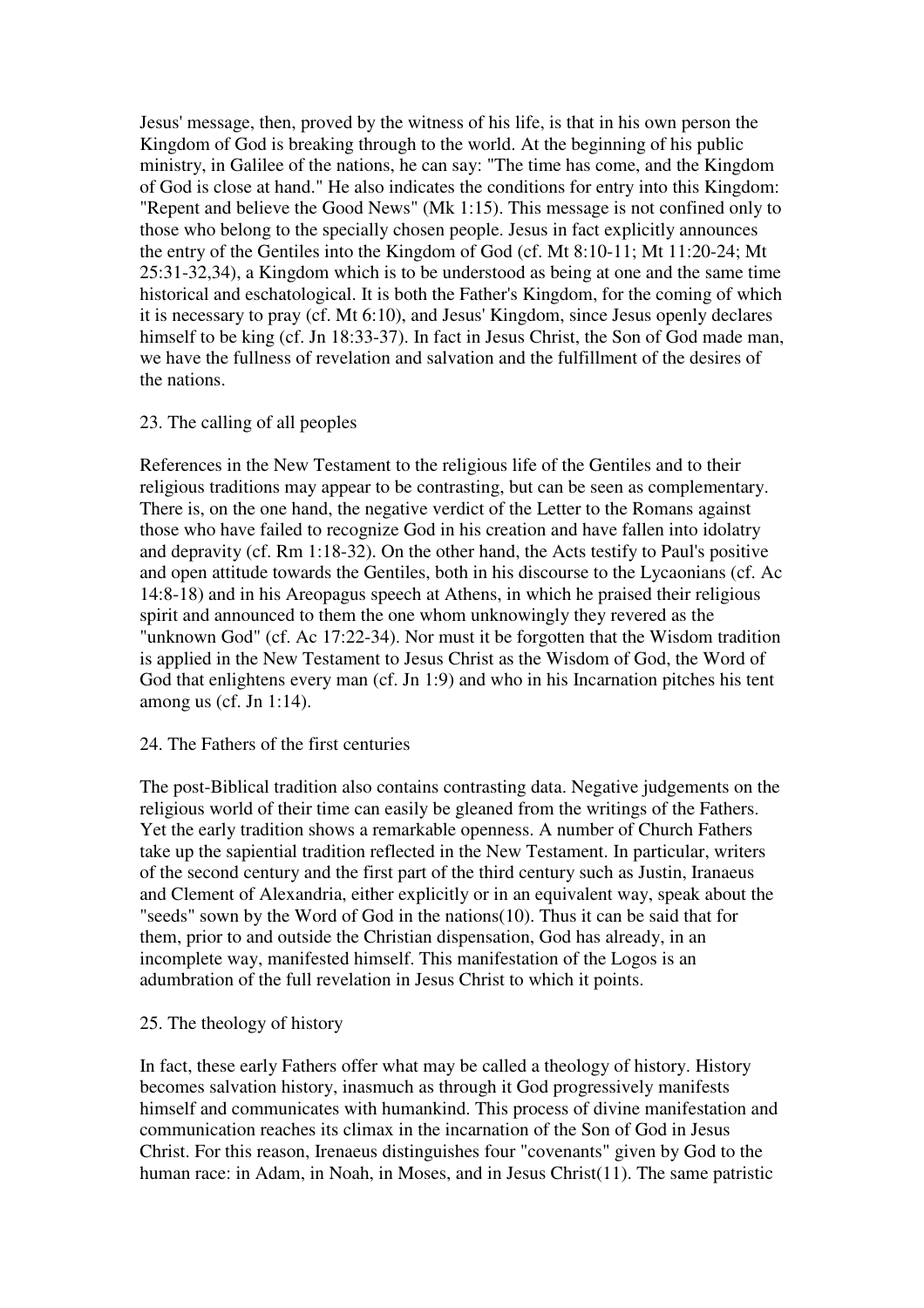current, whose importance is not to be underestimated, may be said to culminate in Augustine who in his later works stressed the universal presence and influence of the mystery of Christ even before the Incarnation. In fulfillment of his plan of salvation, God, in his Son, has reached out to the whole of humankind. Thus, in a certain sense, Christianity already exists "at the beginning of the human race"(12).

## 26. The contribution of the Magisterium

It was to this early Christian vision of history that the Second Vatican Council made reference. After the Council, the Church's Magisterium, especially that of Pope John Paul II, has proceeded further in the same direction. First the Pope gives explicit recognition to the operative presence of the Holy Spirit in the life of the members of other religious traditions, as when in Redemptor Hominis he speaks of their "firm belief" as being "an effect of the Spirit of truth operating outside the visible confines of the Mystical Body" (No. 6). In Dominum et Vivificantem, he takes a further step, affirming the universal action of the Holy Spirit in the world before the Christian dispensation, to which it was ordained, and referring to the universal action of the same Spirit today, even outside the visible body of the Church (cf. No. 53).

## 27. John Paul II and the approach to other religious traditions

In his address to the Roman Curia after the World Day of Prayer for Peace in Assisi, Pope John Paul II stressed once more the universal presence of the Holy Spirit, stating that "every authentic prayer is called forth by the Holy Spirit, who is mysteriously present in the heart of every person," Christian or otherwise. But again, in the same discourse, the Pope, going beyond an individual perspective, articulated the main elements which together can be seen as constituting the theological basis for a positive approach to other religious traditions and the practice of interreligious dialogue.

# 28. The mystery of the unity of all mankind

First comes the fact that the whole of humankind forms one family, due to the common origin of all men and women, created by God in his own image. Correspondingly, all are called to a common destiny, the fullness of life in God. Moreover, there is but one plan of salvation for humankind, with its centre in Jesus Christ, who in his incarnation "has united himself in a certain manner to every person" (RH 13; cf. GS 22.2). Finally, there needs to be mentioned the active presence of the Holy Spirit in the religious life of the members of the other religious traditions. From all this the Pope concludes to a "mystery of unity" which was manifested clearly at Assisi, "in spite of the differences between religious professions."(13)

## 29. The unity of salvation

From this mystery of unity it follows that all men and women who are saved share, though differently, in the same mystery of salvation in Jesus Christ through his Spirit. Christians know this through their faith, while others remain unaware that Jesus Christ is the source of their salvation. The mystery of salvation reaches out to them, in a way known to God, through the invisible action of the Spirit of Christ. Concretely, it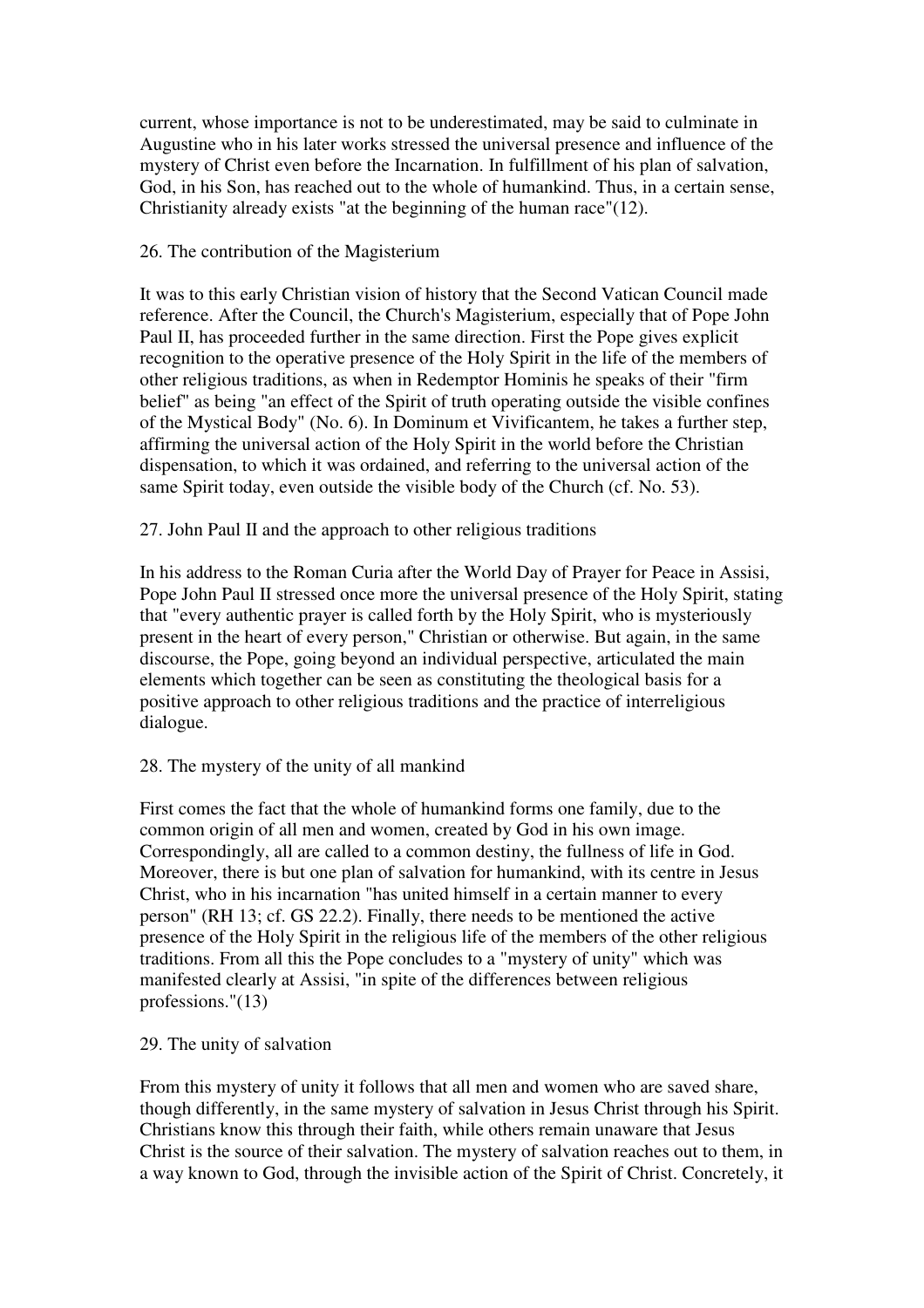will be in the sincere practice of what is good in their own religious traditions and by following the dictates of their conscience that the members of other religions respond positively to God's invitation and receive salvation in Jesus Christ, even while they do not recognize or acknowledge him as their saviour (cf. AG 3,9,11).

#### 30. The need for discernment

The fruits of the Spirit of God in the personal life of individuals, whether Christian or otherwise, are easily discernible (cf. Ga 5:22-23). To identify in other religious traditions elements of grace capable of sustaining the positive response of their members to God's invitation is much more difficult. It requires a discernment for which criteria have to be established. Sincere individuals marked by the Spirit of God have certainly put their imprint on the elaboration and the development of their respective religious traditions. It does not follow, however, that everything in them is good.

## 31. Values and contradictions

To say that the other religious traditions include elements of grace does not imply that everything in them is the result of grace. For sin has been at work in the world, and so religious traditions, notwithstanding their positive values, reflect the limitations of the human spirit, sometimes inclined to choose evil. An open and positive approach to other religious traditions cannot overlook the contradictions which may exist between them and Christian revelation. It must, where necessary, recognize that there is incompatibility between some fundamental elements of the Christian religion and some aspects of such traditions.

## 32. Dialogue and purification

This means that, while entering with an open mind into dialogue with the followers of other religious traditions, Christians may have also to challenge them in a peaceful spirit with regard to the content of their belief. But Christians too must allow themselves to be questioned. Notwithstanding the fullness of God's revelation in Jesus Christ, the way Christians sometimes understand their religion and practise it may be in need of purification.

## 2. THE PLACE OF INTERRELIGIOUS DIALOGUE IN THE EVANGELIZING MISSION OF THE CHURCH

## 33. The Church, universal sacrament of salvation

The Church has been willed by God and instituted by Christ to be, in the fullness of time, the sign and instrument of the divine plan of salvation (cf. LG 1), the centre of which is the mystery of Christ. She is the "universal sacrament of salvation" (LG 48), and is "necessary for salvation" (LG 14). The Lord Jesus himself inaugurated her mission "by preaching the good news, that is, the coming of God's Kingdom" (LG 5).

## 34. Seed and beginning of the Kingdom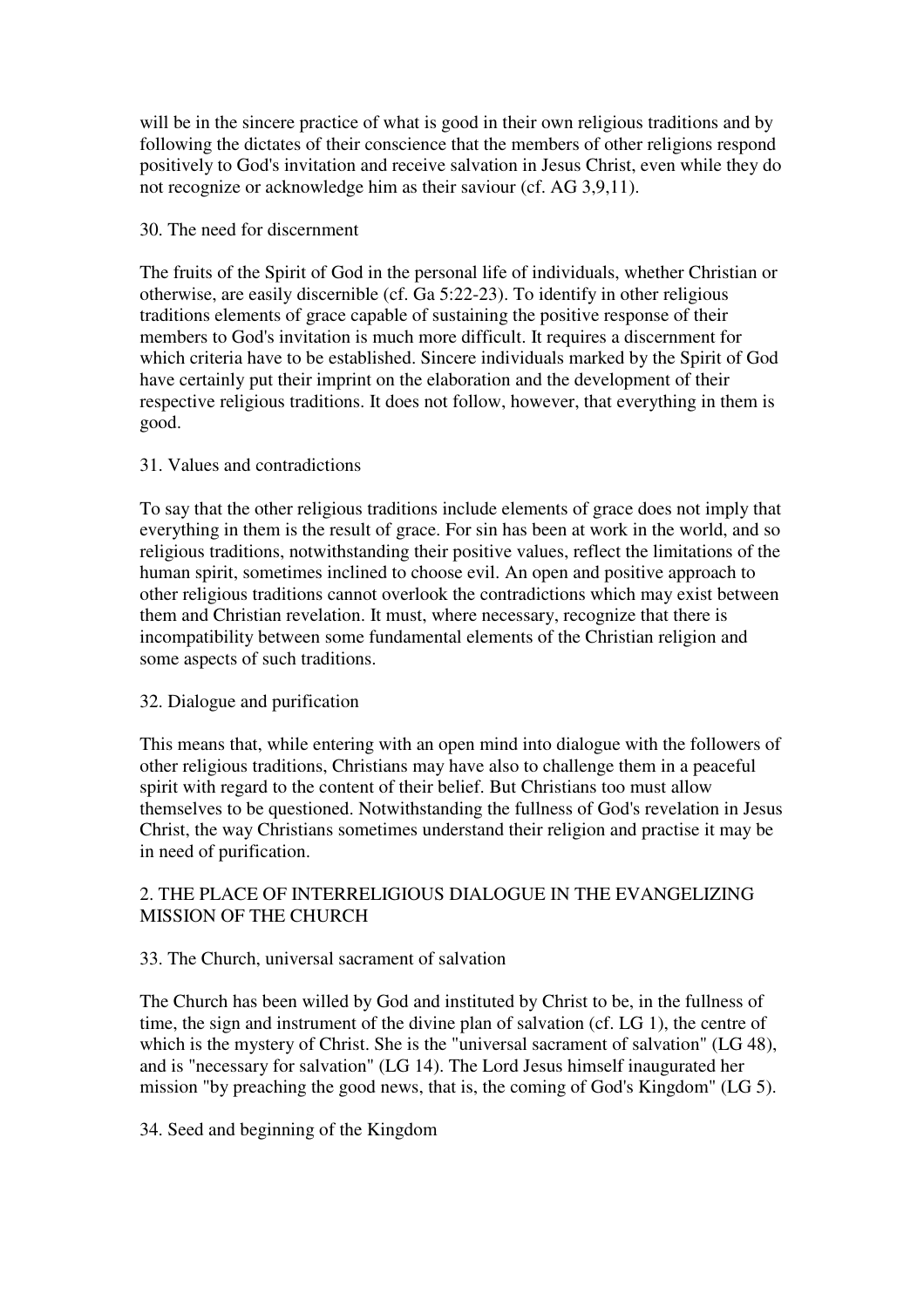The relationship between the Church and the Kingdom is mysterious and complex. As Vatican II teaches, "principally the Kingdom is revealed in the person of Christ himself." Yet the Church, which has received from the Lord Jesus the mission of proclaiming the Kingdom "is, on earth, the seed and the beginning of that Kingdom." At the same time the Church "slowly grows to maturity (and) longs for the completed Kingdom" (LG 5). Thus "the Kingdom is inseparable from the Church, because both are inseparable from the person and work of Jesus himself... It is therefore not possible to separate the Church from the Kingdom as if the first belonged exclusively to the imperfect realm of history, while the second would be the perfect eschatological fulfillment of the divine plan of salvation"(14).

## 35. Religious traditions and the Church

To the Church, as the sacrament in which the Kingdom of God is present "in mystery", are related or oriented (ordinantur) (cf. LG 16) the members of other religious traditions who, inasmuch as they respond to God's calling as perceived by their conscience, are saved in Jesus Christ and thus already share in some way in the reality which is signified by the Kingdom. The Church's mission is to foster "the Kingdom of our Lord and his Christ" (Rv 11:15), at whose service she is placed. Part of her role consists in recognizing that the inchoate reality of this Kingdom can be found also beyond the confines of the Church, for example in the hearts of the followers of other religious traditions, insofar as they live evangelical values and are open to the action of the Spirit. It must be remembered nevertheless that this is indeed an inchoate reality, which needs to find completion through being related to the Kingdom of Christ already present in the Church yet realized fully only in the world to come.

# 36. The pilgrim Church

The Church on earth is always on pilgrimage. Although she is holy by divine institution her members are not perfect; they bear the mark of their human limitations. Consequently, her transparency as sacrament of salvation is blurred. This is the reason why the church herself, "insofar as she is an institution of men here on earth," and not only her members, is constantly in need of renewal and reform (cf. UR 6).

# 37. Towards the fullness of divine truth

With regard to divine Revelation the Council taught that "the most intimate truth which this revelation gives us about God and the salvation of man shines forth in Christ, who is himself both the mediator and the sum total of revelation" (DV 2). Faithful to the command received from Christ himself, the apostles handed on this Revelation. Yet "the Tradition that comes from the apostles makes progress in the Church, with the help of the Holy Spirit. There is growth in insight into the realities and words that are being passed on" (DV 8). This happens through study and spiritual experience. It also comes about through the teaching of the bishops who have received a sure charism of truth. Thus the Church "is always advancing towards the plenitude of divine truth, until eventually the words of God are fulfilled in her" (DV 8). This in no way contradicts the Church's divine institution nor the fullness of God's Revelation in Jesus Christ which has been entrusted to her.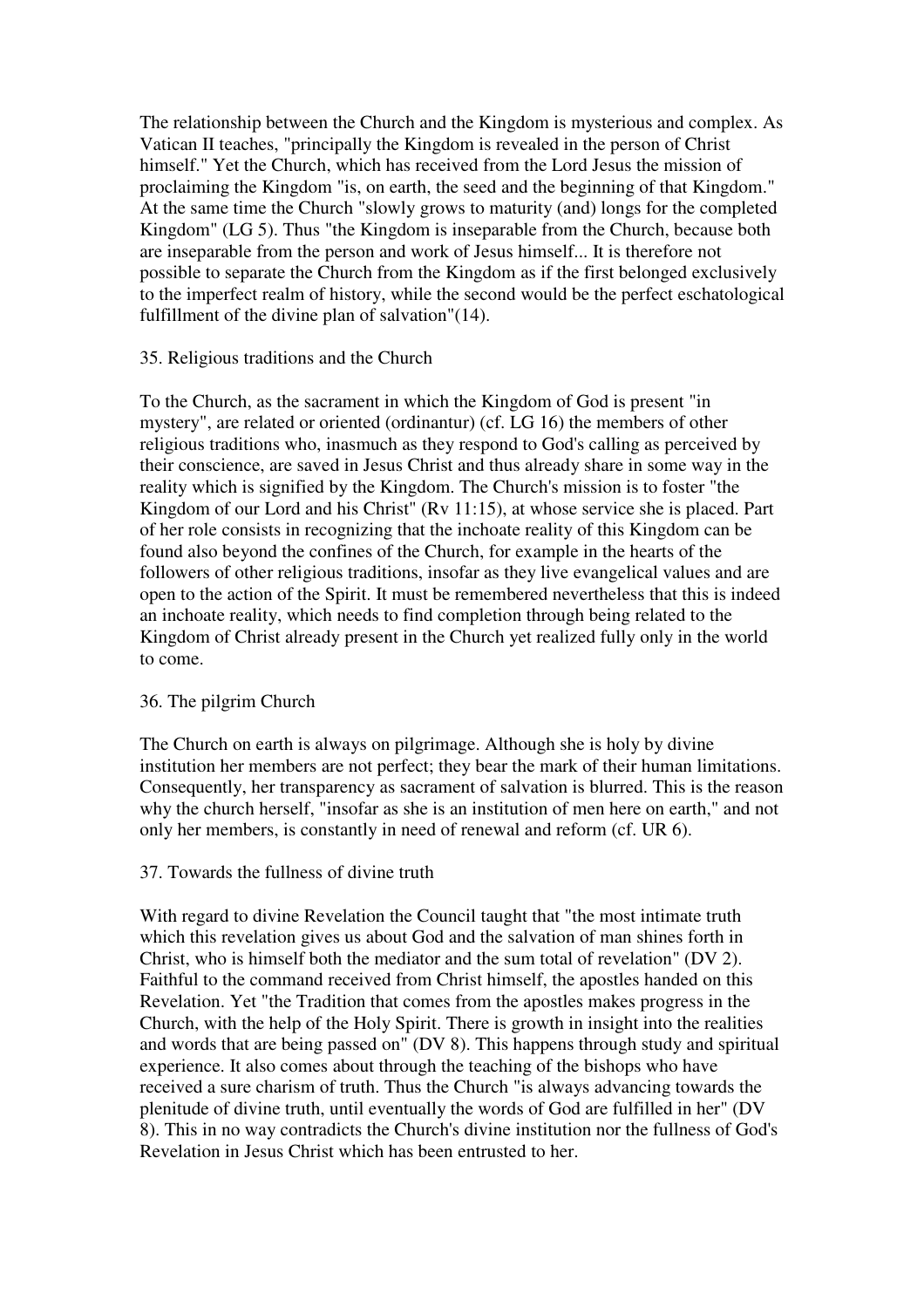#### 38. Dialogue of salvation

Against this background it becomes easier to see why and in what sense interreligious dialogue is an integral element of the Church's evangelizing mission. The foundation of the Church's commitment to dialogue is not merely anthropological but primarily theological. God, in an age-long dialogue, has offered and continues to offer salvation to humankind. In faithfulness to the divine initiative, the Church too must enter into a dialogue of salvation with all men and women.

## 39. Methods of presence, respect and love towards all

Pope Paul VI taught this clearly in his first Encyclical Ecclesiam Suam. Pope John Paul II too has stressed the Church's call to interreligious dialogue and assigned to it the same foundation. Addressing the 1984 Plenary Assembly of the Pontifical Council for Interreligious Dialogue, the Pope declared: "(Interreligious) dialogue is fundamental to the Church, which is called to collaborate in God's plan with her methods of presence, respect and love towards all persons." He went on to call attention to a passage from Ad Gentes: "closely united to men in their life and work, Christ's disciples hope to render to others true witness of Christ and to work for this salvation, even where they are not able to proclaim Christ fully" (AG 12). He prefaced this by saying: "dialogue finds its place within the Church's salvific mission; for this reason it is a dialogue of salvation"(15).

## 40. Collaborate with the Holy Spirit

In this dialogue of salvation, Christians and others are called to collaborate with the Spirit of the Risen Lord who is universally present and active. Interreligious dialogue does not merely aim at mutual understanding and friendly relations.

It reaches a much deeper level, that of the spirit, where exchange and sharing consist in a mutual witness to one's beliefs and a common exploration of one's respective religious convictions. In dialogue, Christians and others are invited to deepen their religious commitment, to respond with increasing sincerity to God's personal call and gracious self-gift, as our faith tells us, always passes through the mediation of Jesus Christ and the work of his Spirit.

## 41. Conversion to God

Given this aim, a deeper conversion of all towards God, interreligious dialogue possesses its own validity. In this process of conversion "the decision may be made to leave one's previous spiritual or religious situation in order to direct oneself towards another"(16). Sincere dialogue implies, on the one hand, mutual acceptance of differences, or even of contradictions, and on the other, respect for the free decision of persons taken according to the dictates of their conscience (cf. DH 2). The teaching of the Council must nevertheless be borne in mind: "All men are bound to seek the truth, especially in what concerns God and his Church, and to embrace it and to hold on to it as they come to know it" (DH 1).

# 3. FORMS OF DIALOGUE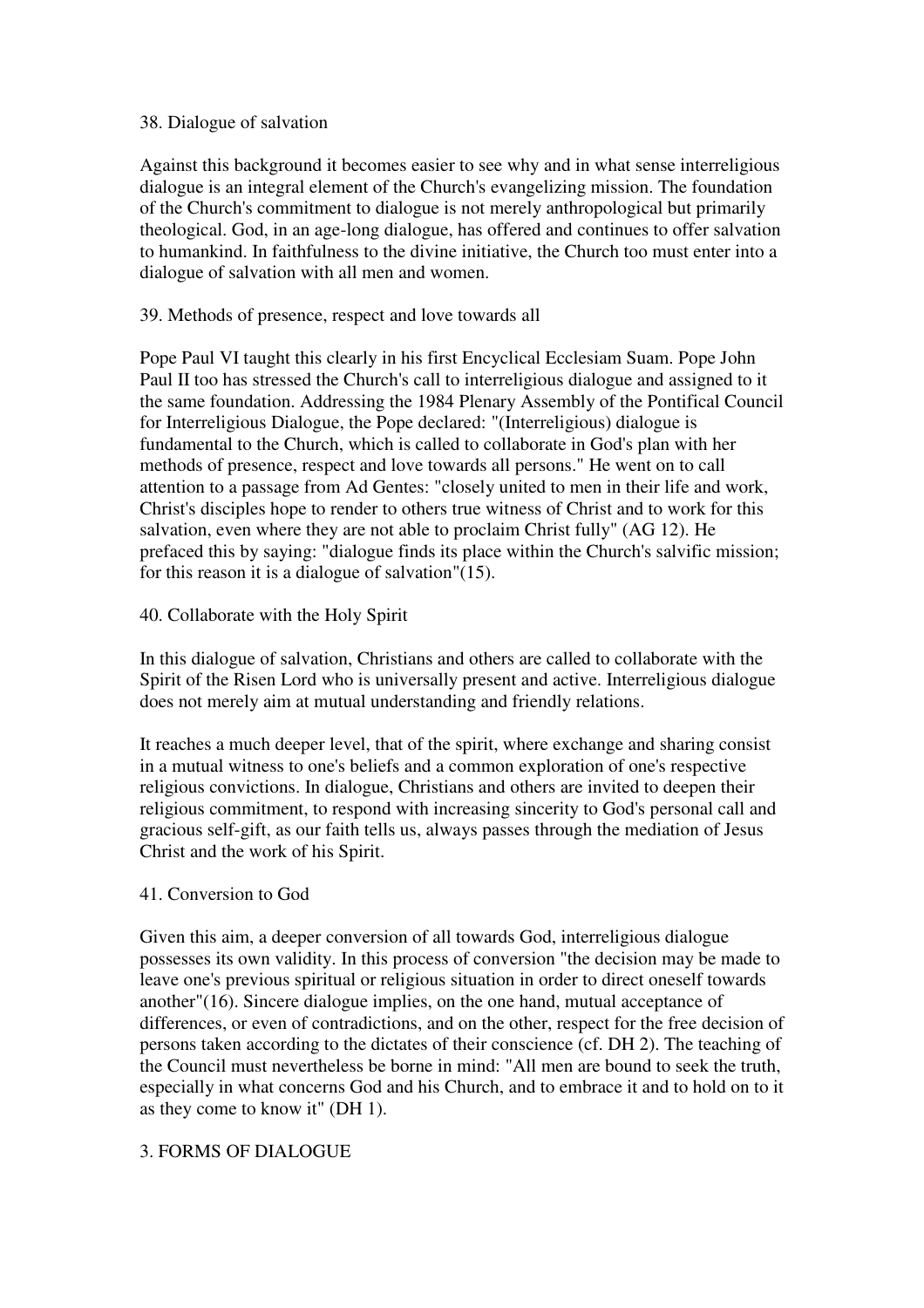## 42. The forms of dialogue

There exist different forms of interreligious dialogue. It may be useful to recall those mentioned by the 1984 document of the Pontifical Council for Interreligious Dialogue(17). It spoke of four forms, without claiming to establish among them any order of priority:

a) The dialogue of life, where people strive to live in an open and neighbourly spirit, sharing their joys and sorrows, their human problems and preoccupations.

b) The dialogue of action, in which Christians and others collaborate for the integral development and liberation of people.

c) The dialogue of theological exchange, where specialists seek to deepen their understanding of their respective religious heritages, and to appreciate each other's spiritual values.

d) The dialogue of religious experience, where persons, rooted in their own religious traditions, share their spiritual riches, for instance with regard to prayer and contemplation, faith and ways of searching for God or the Absolute.

43. The interdependence of the various forms of dialogue

One should not lose sight of this variety of forms of dialogue. Were it to be reduced to theological exchange, dialogue might easily be taken as a sort of luxury item in the Church's mission, a domain reserved for specialists. On the contrary, guided by the Pope and their bishops, all local Churches, and all the members of these Churches, are called to dialogue, though not all in the same way. It can be seen, moreover, that the different forms are interconnected. Contacts in daily life and common commitment to action will normally open the door for cooperation in promoting human and spiritual values; they may also eventually lead to the dialogue of religious experience in response to the great questions which the circumstances of life do not fail to arouse in the minds of people (cf. NA 2). Exchanges at the level of religious experience can give more life to theological discussions. These in turn can enlighten experience and encourage closer contacts.

44. Dialogue and human liberation

The importance of dialogue for integral development, social justice and human liberation needs to be stressed. Local Churches are called upon, as witnesses to Christ, to commit themselves in this respect in an unselfish and impartial manner. There is need to stand up for human rights, proclaim the demands of justice, and denounce injustice not only when their own members are victimized, but independently of the religious allegiance of the victims. There is need also to join together in trying to solve the great problems facing society and the world, as well as in education for justice and peace.

45. Dialogue and culture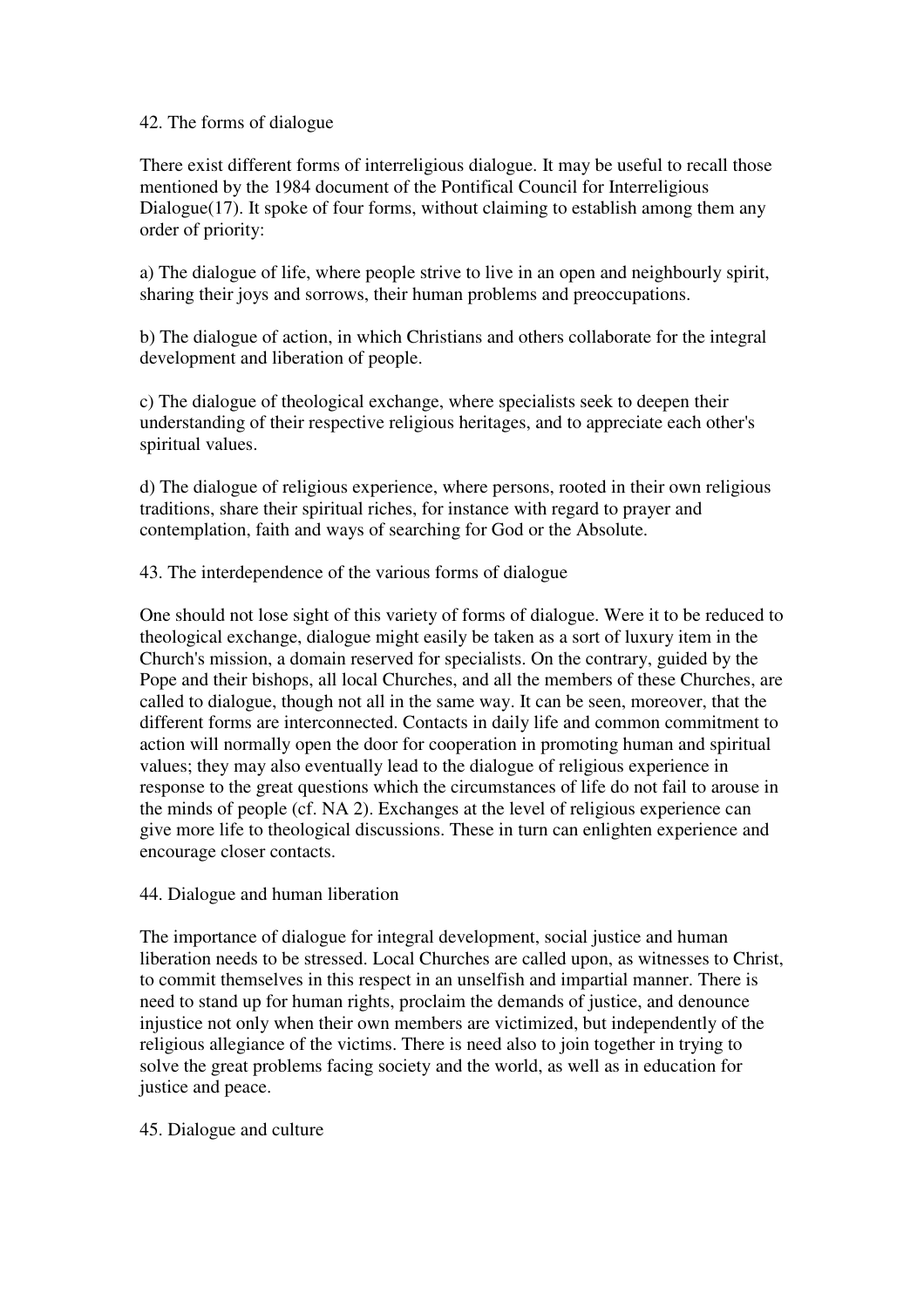Another context in which interreligious dialogue seems urgent today is that of culture. Culture is broader than religion. According to one concept religion can be said to represent the transcendent dimension of culture and in a certain way its soul. Religions have certainly contributed to the progress of culture and the construction of a more humane society. Yet religious practices have sometimes had an alienating influence upon cultures. Today, an autonomous secular culture can play a critical role with regard to negative elements in particular religions. The question is complex, for several religious traditions may coexist within one and the same cultural framework while, conversely, the same religion may find expression in different cultural contexts. Again, religious differences may lead to distinct cultures in the same region.

## 46. Tensions and conflicts

The Christian message supports many values found and lived in the wisdom and the rich heritage of cultures, but it may also put in question culturally accepted values. Attentive dialogue implies recognizing and accepting cultural values which respect the human person's dignity and transcendent destiny. It may happen, nevertheless, that some aspects of traditional Christian cultures are challenged by the local cultures of other religious traditions (cf. EN 20). In these complex relationships between culture and religion, interreligious dialogue at the level of culture takes on considerable importance. Its aim is to eliminate tensions and conflicts, and potential confrontations by a better understanding among the various religious cultures of any given region. It may contribute to purifying cultures from any dehumanizing elements, and thus be an agent of transformation. It can also help to uphold certain traditional cultural values which are under threat from modernity and the levelling down which indiscriminate internationalization may bring with it.

# 4. DISPOSITIONS FOR INTERRELIGIOUS DIALOGUE AND ITS FRUITS

# 47. A balanced attitude

Dialogue requires, on the part of Christians as well as of the followers of other traditions, a balanced attitude. They should be neither ingenuous nor overly critical, but open and receptive. Unselfishness and impartiality, acceptance of differences and of possible contradictions, have already been mentioned. The will to engage together in commitment to the truth and the readiness to allow oneself to be transformed by the encounter are other dispositions required.

# 48. Religious conviction

This does not mean that in entering into dialogue the partners should lay aside their respective religious convictions. The opposite is true: the sincerity of interreligious dialogue requires that each enters into it with the integrity of his or her own faith. At the same time, while remaining firm in their belief that in Jesus Christ, the only mediator between God and man (cf. 1 Tm 2:4-6), the fullness of revelation has been given to them, Christians must remember that God has also manifested himself in some way to the followers of other religious traditions. Consequently, it is with receptive minds that they approach the convictions and values of others.

# 49. Openness to truth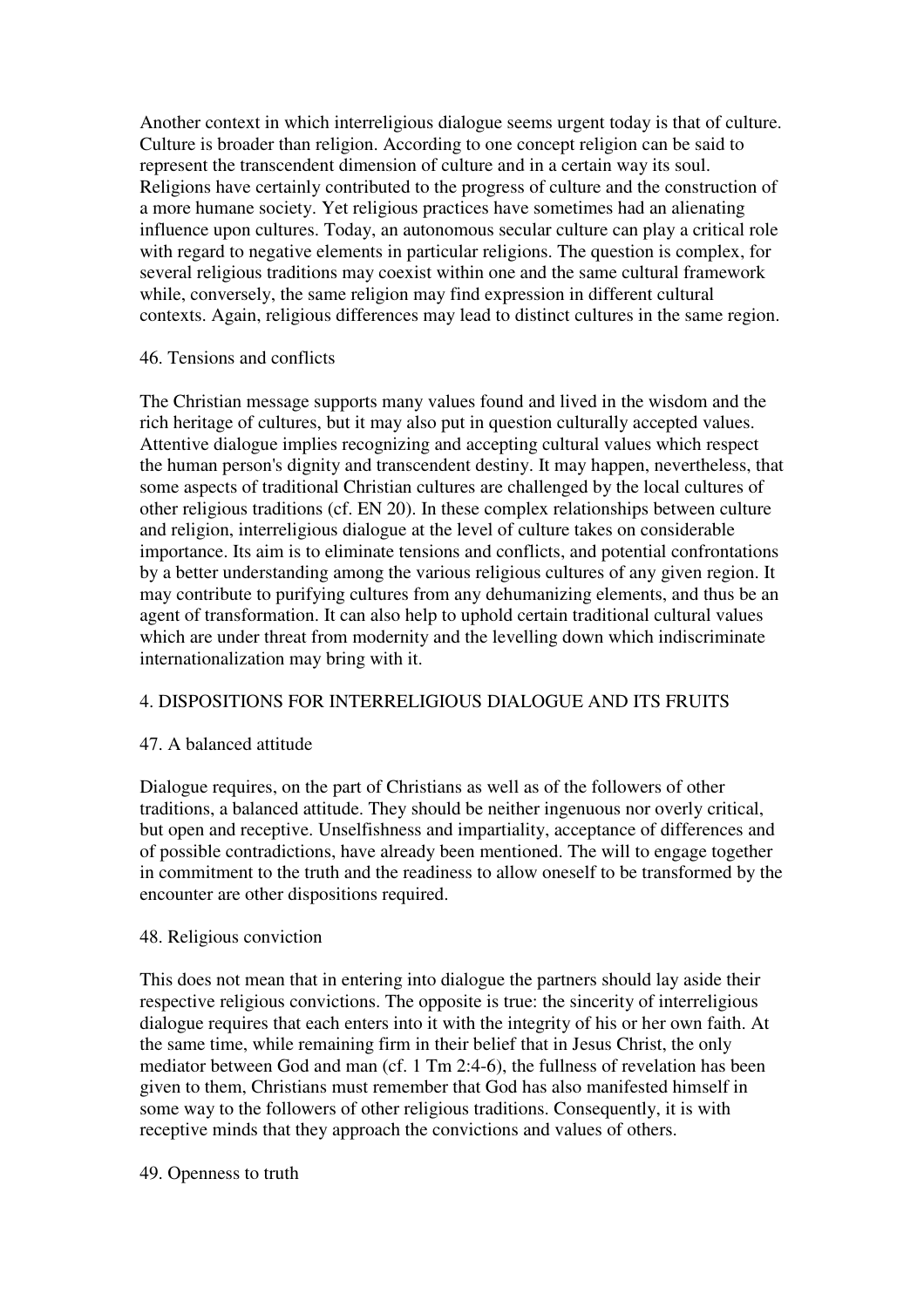Moreover, the fullness of truth received in Jesus Christ does not give individual Christians the guarantee that they have grasped that truth fully. In the last analysis truth is not a thing we possess, but a person by whom we must allow ourselves to be possessed. This is an unending process. While keeping their identity intact, Christians must be prepared to learn and to receive from and through others the positive values of their traditions. Through dialogue they may be moved to give up ingrained prejudices, to revise preconceived ideas, and even sometimes to allow the understanding of their faith to be purified.

## 50. New dimensions of faith

If Christians cultivate such openness and allow themselves to be tested, they will be able to gather the fruits of dialogue. They will discover with admiration all that God's action through Jesus Christ in his Spirit has accomplished and continues to accomplish in the world and in the whole of humankind. Far from weakening their own faith, true dialogue will deepen it. They will become increasingly aware of their Christian identity and perceive more clearly the distinctive elements of the Christian message. Their faith will gain new dimensions as they discover the active presence of the mystery of Jesus Christ beyond the visible boundaries of the Church and of the Christian fold.

## 5. OBSTACLES TO DIALOGUE

#### 51. Obstacles or dialogue

Already on a purely human level, it is not easy to practise dialogue. Interreligious dialogue is even more difficult. It is important to be aware of the obstacles which may arise. Some would apply equally to the members of all religious traditions and impede the success of dialogue. Others may affect some religious traditions more specifically and make it difficult for a process of dialogue to be initiated. Some of the more important obstacles will be mentioned here.

## 52. Human factors

a) Insufficient grounding in one's own faith.

b) Insufficient knowledge and understanding of the belief and practices of other religions, leading to a lack of appreciation for their significance and even at times to misrepresentation.

d) Socio-political factors or some burdens of the past.

e) Wrong understanding of the meaning of terms such as conversion, baptism, dialogue, etc.

f) Self-sufficiency, lack of openness leading to defensive or aggressive attitudes.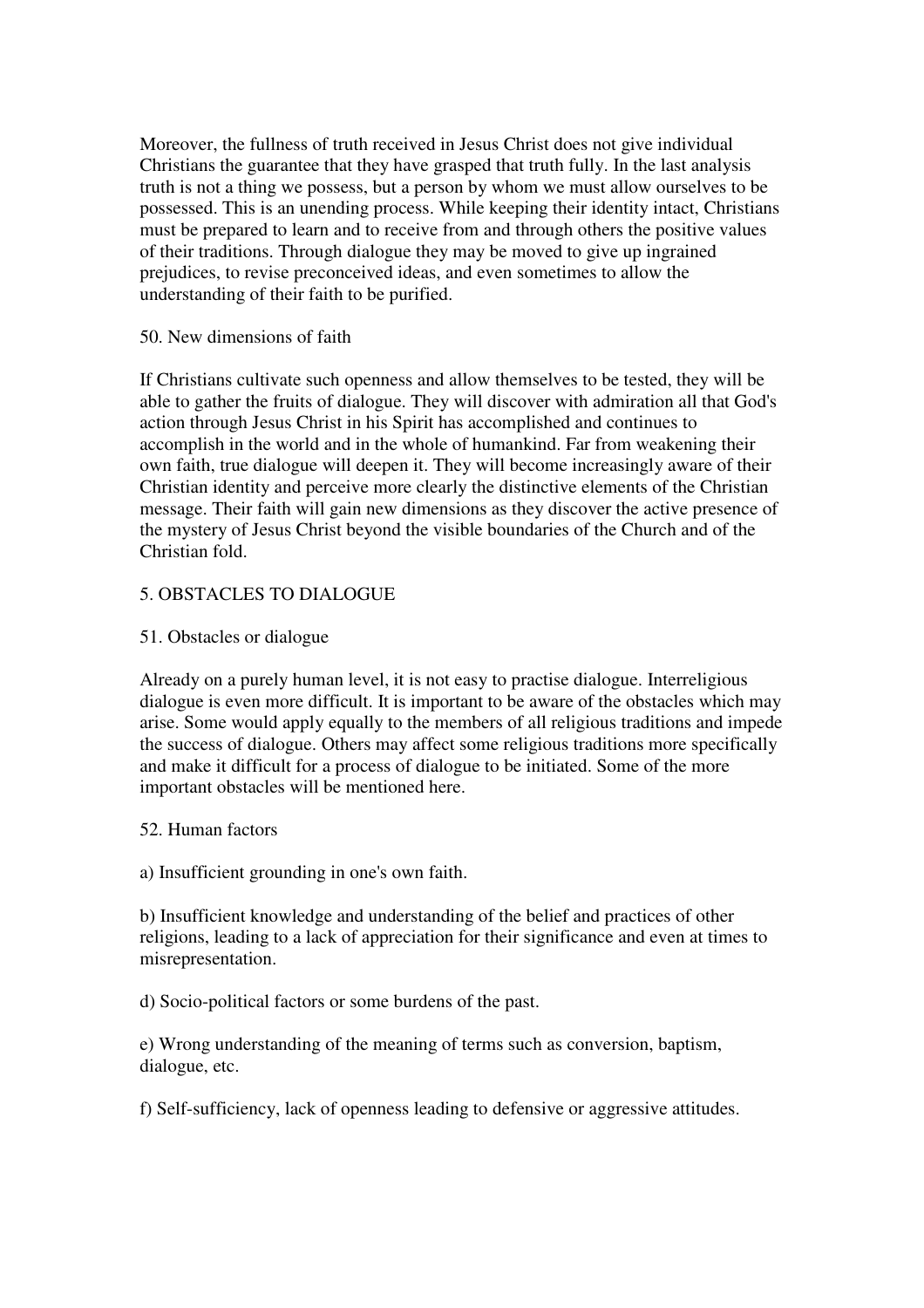g) A lack of conviction with regard to the value of interreligious dialogue, which some may see as a task reserved to specialists, and others as a sign of weakness or even a betrayal of the faith.

h) Suspicion about the other's motives in dialogue.

i) A polemical spirit when expressing religious convictions.

j) Intolerance, which is often aggravated by association with political, economic, racial and ethnic factors, a lack, of reciprocity in dialogue which can lead to frustration.

k) Certain features of the present religious climate, e.g., growing materialism, religious indifference, and the multiplication of religious sects which creates confusion and raises new problems.

53. The initiative of God

Many of these obstacles arise from a lack of understanding of the true nature and goal of interreligious dialogue. These need therefore to be constantly explained. Much patience is required. It must be remembered that the Church's commitment to dialogue is not dependent on success in achieving mutual understanding and enrichment; rather it flows from God's initiative in entering into a dialogue with humankind and from the example of Jesus Christ whose life, death and resurrection gave to that dialogue its ultimate expression.

## 54. The sharing of evangelical values

Moreover the obstacles, though real, should not lead us to underestimate the possibilities of dialogue or to overlook the results already achieved. There has been a growth in mutual understanding, and in active cooperation. Dialogue has had a positive impact on the Church herself. Other religions have also been led through dialogue to renewal and greater openness. Interreligious dialogue has made it possible for the Church to share Gospel values with others. So despite the difficulties, the Church's commitment to dialogue remains firm and irreversible.

## 2. PROCLAIMING JESUS CHRIST

# 1. THE MANDATE FROM THE RISEN LORD

## 55. Messengers of the Gospel

The Lord Jesus gave to his disciples a mandate to proclaim the Gospel. This fact is reported by all four Gospels and by the Acts of the Apostles. There are however certain nuances in the different versions. In Matthew, Jesus says to his disciples: "All authority in heaven and earth has been given to me. Go therefore and make disciples of all nations, baptizing them in the name of the Father and of the Son and of the Holy Spirit, teaching them to observe all that I have commanded you; and so, I am with you always, to the close of the age" (Mt 28:128-20).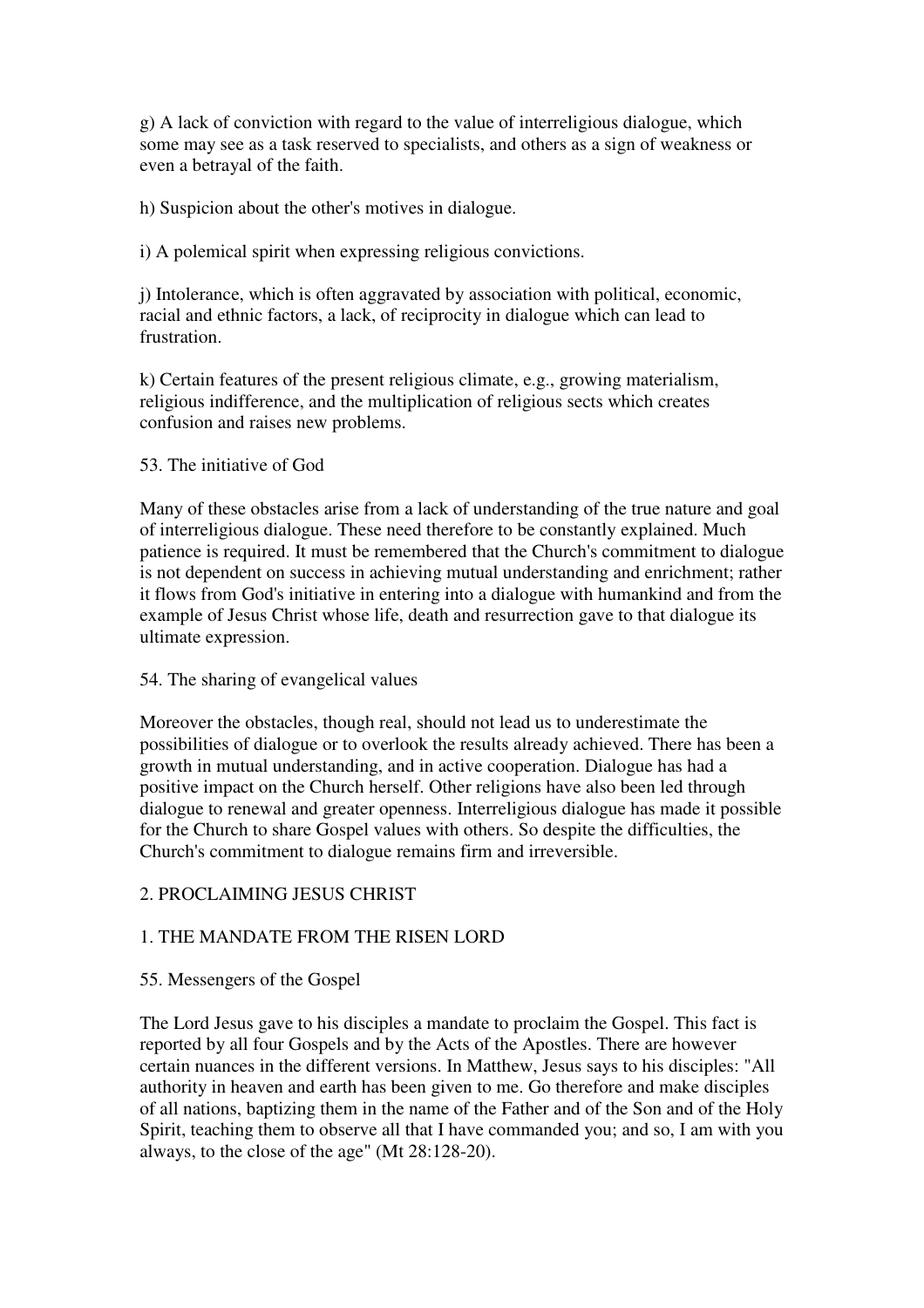In Mark, the command is given more succinctly: "Go into all the world and preach the Gospel to the whole creation. he who believes and is baptized will be saved; but he who does not believe will be condemned" (Mk 16:15-16).

In Luke, the expression is less direct: "Thus, it is written that the Christ should suffer and on the third day rise from the death, and that repentance and forgiveness of sins should be preached in his name to all the nations, beginning from Jerusalem. You are witnesses of these things" (Lk 24:46-48).

In Acts, the extent of this witness is emphasized: "But you shall receive power when the Holy Spirit has come upon you; and you shall be my witnesses in Jerusalem and in all Judea and Samaria and to the end of the earth" (Ac 1:8).

In John again, the mission is expressed differently: "As you sent me into the world, I have sent them into the world" (Jn 17:18); "As the Father sent me, so am I sending you" (Jn 20:21).

Announcing the Good News to all, witnessing, making disciples, baptizing, teaching, all these aspects enter into the Church's evangelizing mission, yet they need to be seen in the light of the mission accomplished by Jesus himself, the mission he received from the Father.

56. The presence of the Kingdom

Jesus proclaimed the Gospel from God saying: "The time is fulfilled, and the Kingdom of God is at hand; repent and believe in the Gospel" (Mk 1:14-15). This passage sums up the ministry of Jesus. Jesus does not proclaim this Good News of the Kingdom by word alone, but also by his actions, attitudes and options, indeed by means of his whole life and finally through his death and resurrection. His parables, his miracles, the exorcisms he works, all are related to the Kingdom of God which he announces. This Kingdom moreover is not just something to be preached, quite unrelated to his own person. Jesus makes it clear that it is through him and in him that the Reign of God is breaking through into the world (cf. Lk 17:20-22), that in him the Kingdom has already come upon us, even though it still needs to grow to its fullness(18).

## 57. Witness through life

His teaching is confirmed by his life. "Even if you refuse to believe in me, at least believe in the work I do" (Jn 10:38). Similarly, his deeds are explained by his words which spring from his awareness of being one with the Father. "I tell you most solemnly, the Son can do nothing by himself, he can only do what he sees the Father doing" (Jn 5:19). In the trial before Pilate, Jesus says that he has come into the world "to bear witness to the truth" (Jn 18:37). The Father also bears witness to him, both in words spoken from heaven and in the mighty works, the signs, which Jesus is enabled to perform. It is the Spirit who "seals" Jesus' witness, authenticating it as true (cf. Jn 3:32-35).

# 2. THE ROLE OF THE CHURCH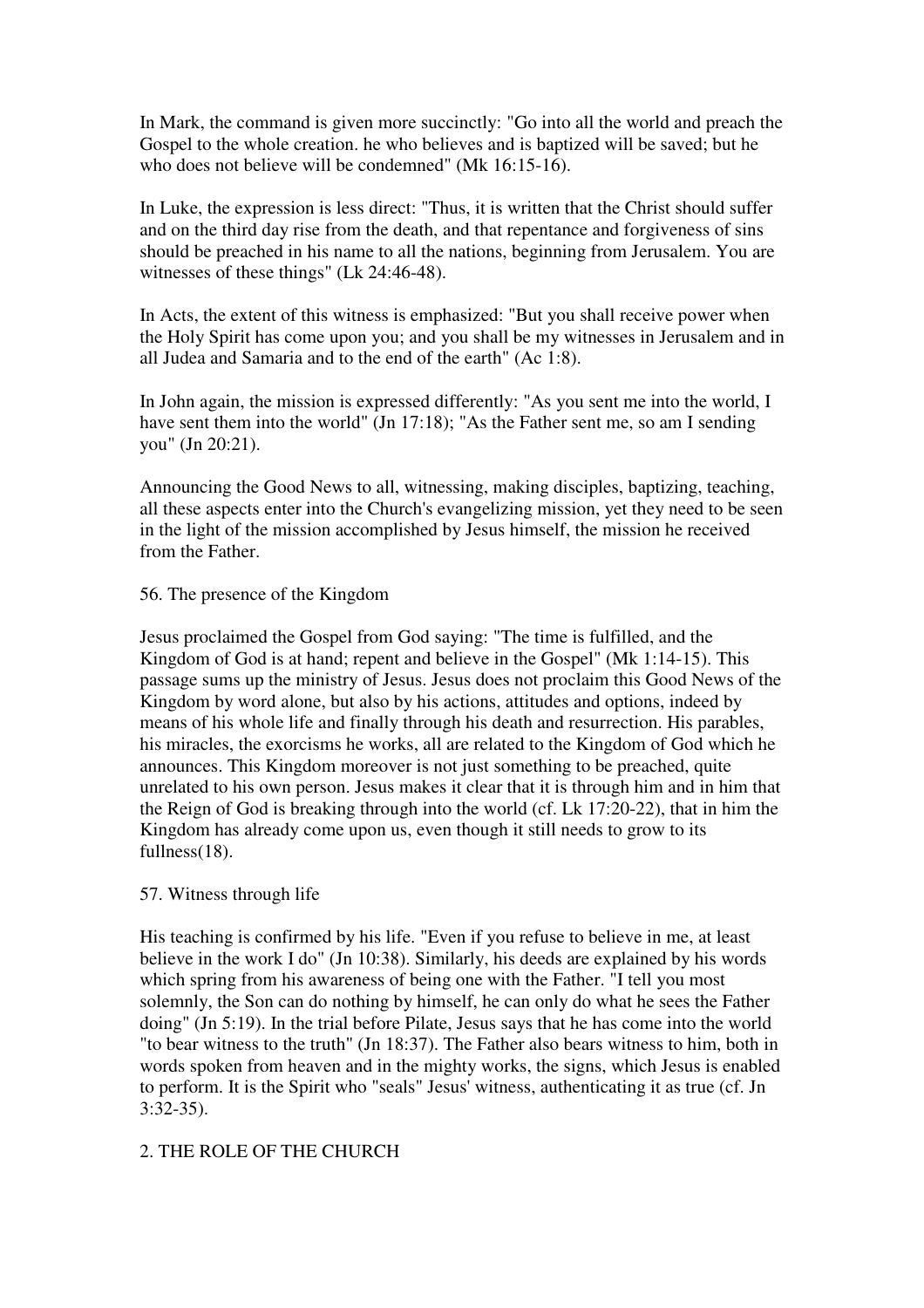## 58. The activity of the Church for the proclamation

It is against this background that the mandate given by the Risen Lord to the Apostolic Church needs to be understood. The Church's mission is to proclaim the Kingdom of God established on earth in Jesus Christ, through his life, death and resurrection, as God's decisive and universal offer of salvation to the world. For this reason "there is no true evangelization if the name, the teaching, the life, the promises, the Kingdom and the mystery of Jesus of Nazareth, the Son of God are not proclaimed" (EN 22). There is continuity between the Kingdom preached by Jesus and the mystery of Christ announced by the Church.

## 59. At the service of the Kingdom

Continuing the mission of Jesus, the Church is "the seed and beginning" of the Kingdom (cf. LG 5). She is at the service of this Kingdom and "witnesses" to it. This includes witness to faith in Christ, the Saviour, since this is the very heart of the Church's own faith and life. In the history of the Church, all the Apostles were "witnesses" to the life, death and resurrection of Christ (cf. Ac 2:32; 3:15; 10:39; 13:31; 23:11). Witness is given by words and deeds which are not to be set one against the other. The deed validates the word, but without the word the deed may be misinterpreted. The witness of the Apostles, both in words and signs, is subordinate to the Holy Spirit, sent by the Father to fulfill this task of witness (cf. Jn 15:26 ff; 1Jn 5:7-10; Ac 5:32).

## 3. THE CONTENT OF PROCLAMATION

## 60. Peter announces the Risen Christ

On the Day of Pentecost, in fulfillment of Christ's promise, the Holy Spirit came down on the Apostles. At that time "there were devout men living in Jerusalem from every nation under heaven" (Ac 2:5) - the list of people present, given in the book of Acts, serves to underline the universal import of this first ecclesial event. In the name of the Eleven, Peter addressed those assembled, announcing Jesus, commended by God with miracles and portents, crucified by men but raised to life again by God. He concluded: "For this reason the whole house of Israel can be certain that God has made this Jesus, whom you crucified, both Lord and Christ" (Ac 2:36). This was followed by the invitation to his hearers to repent, to become disciples of Jesus by being baptized in his name for the forgiveness of sins, and thus to receive the gift of the Holy Spirit. A little later, before the Sanhedrin, Peter bore witness to his faith in the risen Christ, stating clearly: "Only in him is there salvation, for of all names in the world given to men this is the only one by which we can be saved" (Ac 4:11-12). The universal nature of the Christian message of salvation is brought out again in the account of the conversion of Cornelius. When Peter witnessed to the life and work of Jesus, from the beginning of his ministry in Galilee right up to his Resurrection, "the Holy Spirit came down on all the listeners" so that those who had accompanied Peter were astonished "that the gift of the Holy Spirit should be poured out on gentiles too" (Ac 10:44-45).

61. Paul announces the mystery kept hidden for centuries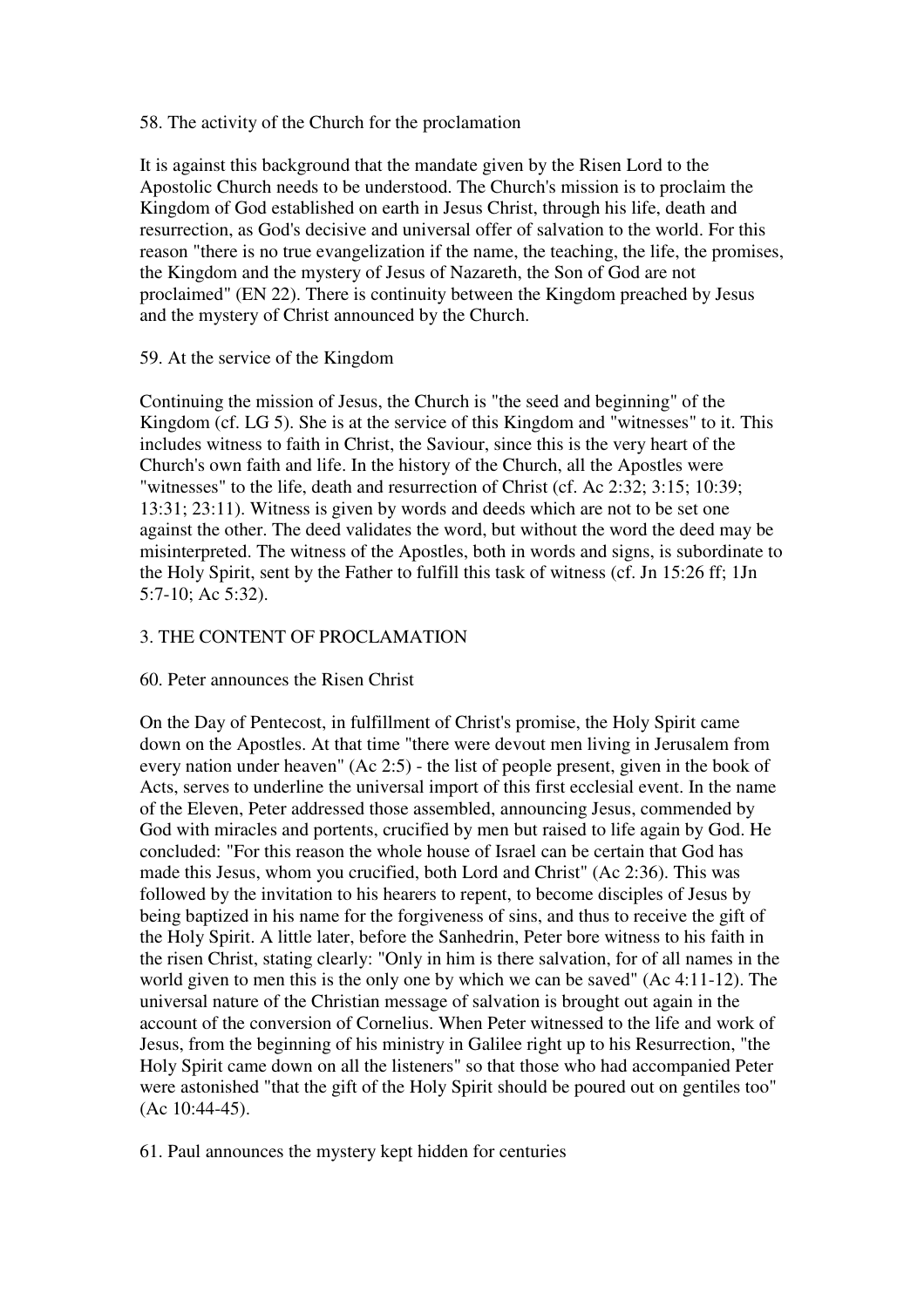The Apostles therefore, following the Pentecost event, present themselves as witnesses to Christ's resurrection (cf. Ac 1:22; 4:33; 5:32-33), or, in a more concise formula, simply as witnesses to Christ (cf. Ac 3:15; 13:31). Nowhere is this clearer than in Paul, "called to be an apostle, set apart for the service of the Gospel" (Rm 1:1), who received from Jesus Christ the "apostolic mission of winning the obedience of faith among all the nations for the honour of his name" (Rm 1:5). Paul preaches "the Gospel that God promised long ago through his prophets in the holy scriptures" (Rm 1:2), the "Gospel of his Son" (Rm 1:9). He preaches a crucified Christ: "a stumbling block to Jews and folly to Gentiles" (1 Co 1:23; cf. 2:2), "for no other foundation can any one lay than that which is laid" (1 Co 3:11). The whole message of Paul is, as it were, summed up in his solemn declaration to the Ephesians: "I, who am less than the least of all God's holy people, have been entrusted with this special grace, of proclaiming to the gentiles this unfathomable treasure of Christ and of throwing light on the inner workings of the mystery kept hidden through all the ages in God, the Creator of everything" this many-sided wisdom of God which he has now revealed through the Church, "according to the plan which he had formed from all eternity in Christ Jesus our Lord" (Ep 3:8-11). The same message is found in the Pastoral Letters. God "desires all men to be saved and to come to the knowledge of the truth. For these is one God, and there is one mediator between God and men the man Christ Jesus, who gave himself as a ransom for all" (1 Tm 2:4-6). This "mystery of our religion" which is "very deep" finds expression in a liturgical fragment: "He was manifested in the flesh, vindicated in the spirit, seen by angels, preached among the nations, believed on in the world, taken up in glory" (1 Tm 3:16).

62. John gave witness to the Word of Life

Turning to the apostle John, we find that he presents himself above all as a witness, one who has seen Jesus and discovered his mystery (cf. Jn 13:23-25; 21:24). "We are declaring to you what we have seen and heard" - of the Word of life - "so that you too many share our life" (1 Jn 4:14). Central to the message of John is the Incarnation: "The Word became flesh, he lived among us, and we saw his glory, the glory that he has from the Father as only Son of the Father, full of grace and truth" (Jn 1:14). Through Jesus, therefore, the Father can be seen (cf. Jn 14:9) he is the way to the Father (cf. Jn 14:6). Lifted up on the cross he draws all people to himself (cf. Jn 12:32). He is truly "the Saviour of the World" (Jn 4:42).

63. The power of the Word announced by the Church

"Proclaim the word", Paul writes to Timothy (2 Tm 4:2). The content of this word is expressed in different ways: it is the Kingdom (cf. Ac 20:25), the Gospel of the Kingdom (cf. Mt 24:14), the Gospel of God (cf. Mk 1:14; 1 Tm 2:9). But these different formulations really mean the same thing: to preach Jesus (cf. Ac 9:20; 19:13), to preach Christ (cf. Ac 8:5). Just as Jesus spoke God's own words (cf. Jn 3:34), so the apostles preach the word of God, for Jesus whom they preach is the Word.

The Christian message therefore is a powerful one, to be welcomed for what it really is, "not the word of any human being, but God's word" (1 Th 2:13). Accepted in faith the word will be "alive and active", cutting "more incisively than any two-edged sword" (Heb 4:12). It will be a word which purifies (cf. Jn 15:3), it will be the source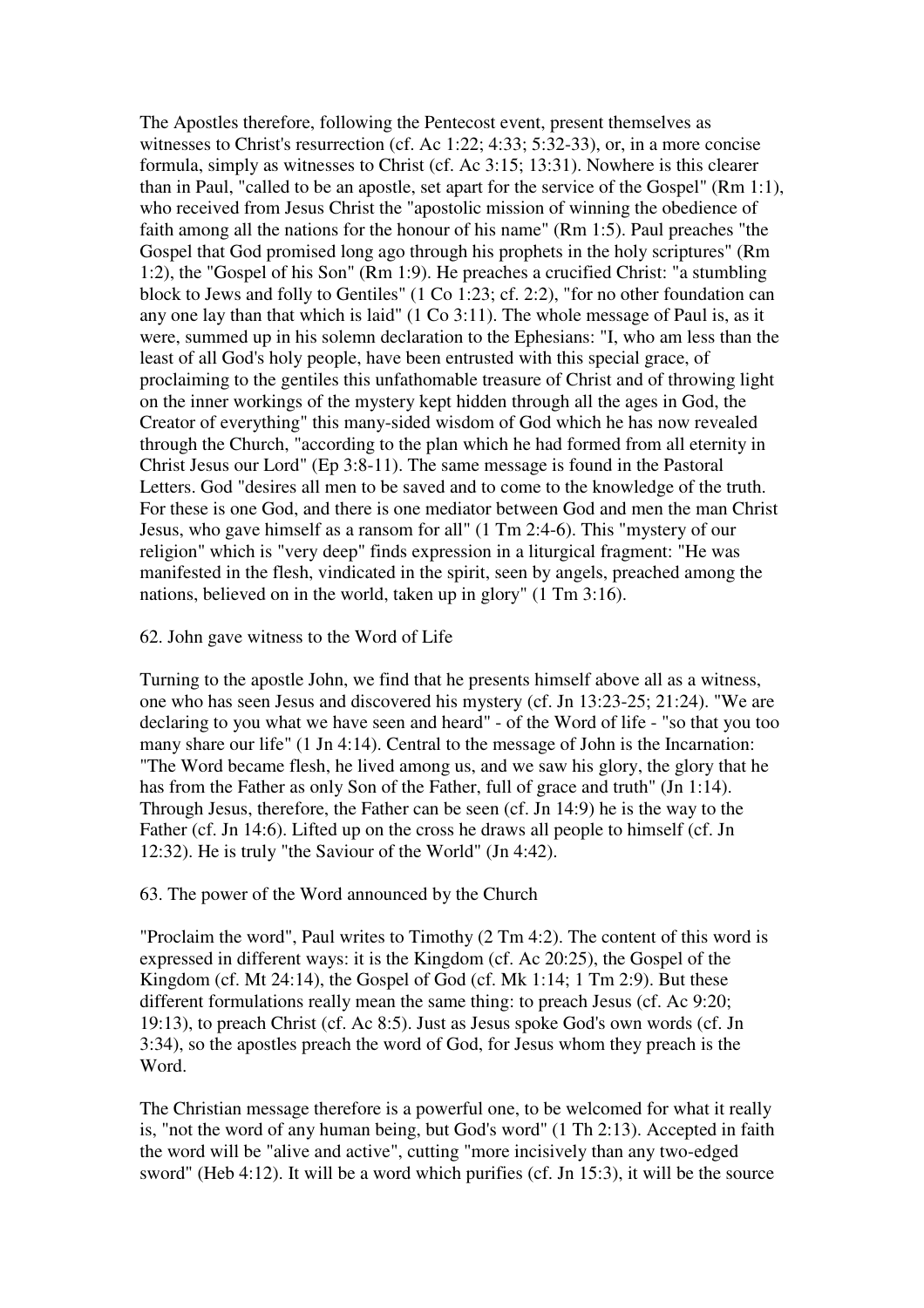of the truth which brings freedom (cf. Jn 8:31-32). The word will become an interior presence: "anyone who loves me will keep my word, and my Father will love him, and we shall come to him and make a home in him" (Jn 14:23). This is the word of God which is to be proclaimed by Christians.

## 4. THE PRESENCE AND POWER OF THE HOLY SPIRIT

## 64. The presence of the Holy Spirit

In proclaiming this word, the Church knows that she can rely on the Holy Spirit, who both prompts her proclamation and leads the hearers to obedience of faith. "It is the Holy Spirit who today, just as at the beginning of the Church, acts in every evangelizer who allows himself to be possessed and led by him. The Holy Spirit places on his lips the words which he could not find by himself, and at the same time the Holy Spirit predisposes the soul of the hearer to be open and receptive to the Good News and to the Kingdom being proclaimed" (EN 75).

## 65. The power of the Holy Spirit

The force of the Spirit is attested by the fact that the most powerful witness is often given precisely at that point where the disciple is most helpless, incapable of word or deed, and yet remains faithful. As Paul says: "I will all the more gladly boast of my weaknesses, that the power of Christ may rest upon me. For the sake of Christ, then I am content with weaknesses, insults, hardships, persecutions, and calamities; for when I am weak, then I am strong" (2 Co 12:9-10). The witness by which the Spirit brings men and women to know Jesus as Lord is no human achievement but God's own work.

# 5. THE URGENCY OF PROCLAMATION

## 66. The duty to announce

Pope Paul VI said in his Exhortation Evangelii Nuntiandi: "The presentation of the Gospel message is not optional for the Church. It is her duty, by command of the Lord Jesus, so that men may believe and be saved. This message is indeed a necessary one. It is unique and irreplaceable. It allows of neither indifference, syncretism, nor compromise, for it concerns the salvation of mankind" (EN 5). The urgency had been indicated by Paul: "How then are they to call upon him if they have not come to believe in him? And how can they believe in him if they have never heard of him? And how will they hear of him unless there is a preacher for them?... But it is in that way that faith comes, from hearing, and that means hearing the word of Christ" (Rm 10:4 ff).

"This law, set down one day by the Apostle Paul, maintains its full force today... it is through listening to the Word that one is led to believe" (EN 42). It is fitting to remember also that other word of Paul: "For if I preach the Gospel, that gives me no ground for boasting. For necessity is laid upon me. Woe to me if I do not preach the Gospel" (1 Co 9:16).

## 67. Announce salvation in Jesus Christ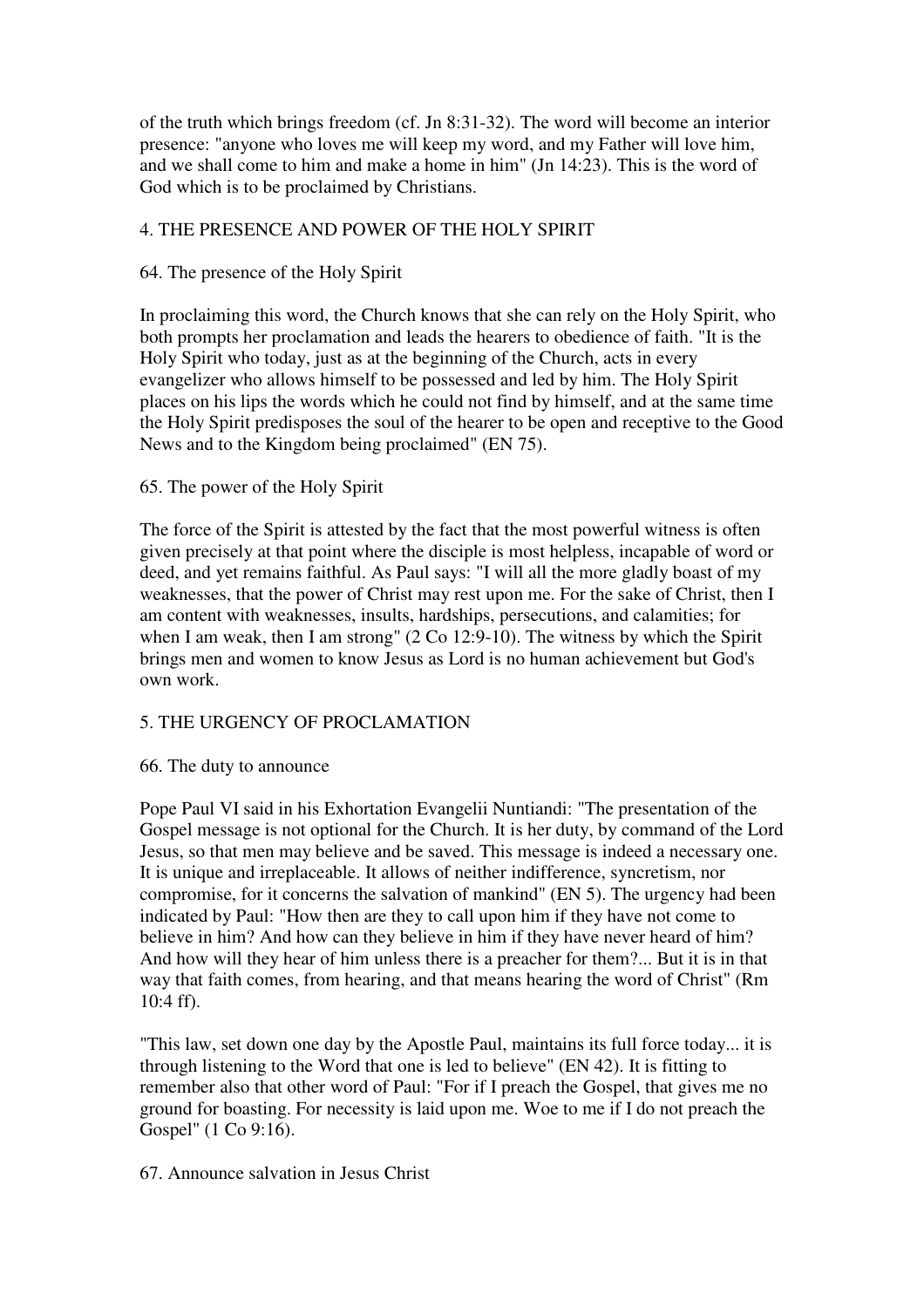Proclamation is a response to the human aspiration for salvation. "Wherever God opens a door for the word in order to declare the mystery of Christ, then the living God and he whom he has sent for the salvation of all, Jesus Christ, are confidently and perseveringly proclaimed to all men. And this is in order that non-Christians, whose hearts are being opened by the Holy Spirit, might, while believing, freely turn to the Lord who, since he is «the Way, the Truth, and the Life» (Jn 14,6), will satisfy all their inner hopes, or rather infinitely surpass them" (AG 13).

# 6. THE MANNER OF PROCLAMATION

## 68. The guidance of the Holy Spirit

While proclaiming the message of God in Jesus Christ, the evangelizing Church must always remember that her task is not exercised in a complete void. For the Holy Spirit, the Spirit of Christ, is present and active among the hearers of the Good News even before the Church's missionary action comes into operation (cf. RH 12; DV 53). They may in many cases have already responded implicitly to God's offer of salvation in Jesus Christ, a sign of this being the sincere practice of their own religious traditions, insofar as these contain authentic religious values. They may have already been touched by the Spirit and in some way associated unknowingly to the paschal mystery of Jesus Christ (cf. GS 22).

#### 69. Learn to announce

Mindful of what God has already accomplished in those addressed, the Church seeks to discover the right way to announce the Good News. She takes her lead from divine pedagogy. This means learning from Jesus himself, and observing the times and seasons as prompted by the Spirit. Jesus only progressively revealed to his hearers the meaning of the Kingdom, God's plan of salvation realized in his own mystery. Only gradually, and with infinite care, did he unveil for them the implications of his message, his identity as the Son of God, the scandal of the Cross. Even his closest disciples, as the Gospels testify, reached full faith in their Master only through their Easter experience and the gift of the Spirit. Those who wish to become disciples of Jesus today will pass through the same process of discovery and commitment. Accordingly the Church's proclamation must be both progressive and patient, keeping pace with those who bear the message, respecting their freedom and even their "slowness to believe" (EN 79).

## 70. The qualities specific to the Gospel

Other qualities must also characterize the Church's proclamation. It should be:

a) Confident, in the power of the Spirit, and in obedience to the mandate received from the Lord (cf. 1 Tm 2:2; 2 Co 3:12; 7:4; Ph 1:20; Ep 3:12; 6:19-20; Ac 4:13,29,31; 9:27,28 etc.).

b) Faithful in the transmission of the teaching received from Christ and preserved in the Church, which is the depositary of the Good News to be proclaimed (cf. EN 15). "Fidelity to the message whose servants we are... is a pivotal point of proclamation"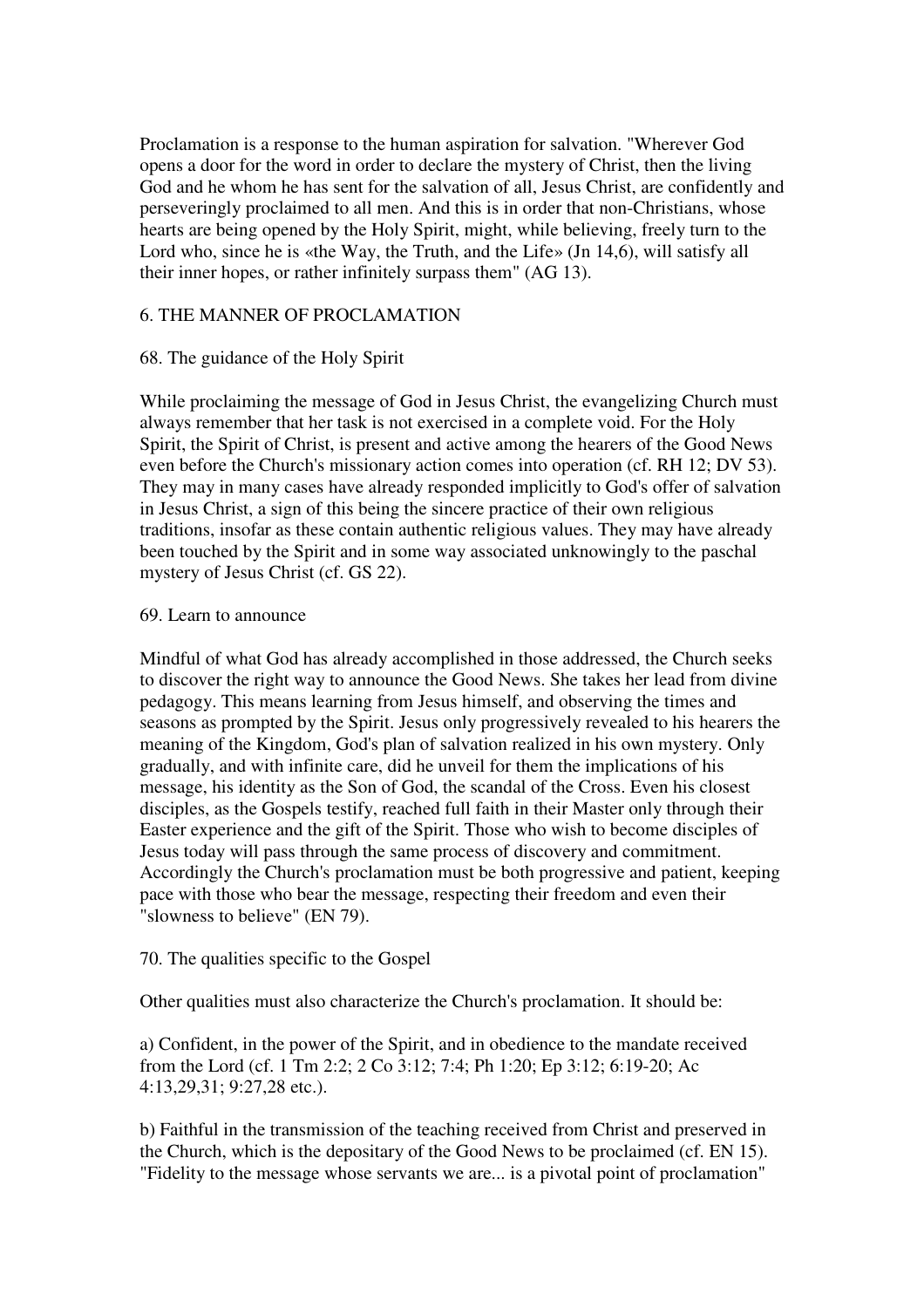(EN 4). "Evangelization is for no one an individual and isolated act; it is one that is deeply ecclesial" (EN 60).

c) Humble, in the awareness that the fullness of revelation in Jesus Christ has been received as a free gift (Ep 3:2), and that the messengers of the Gospel do not always fully live up to its demands.

d) Respectful, of the presence and action of the Spirit of God in the hearts of those who listen to the message, in the recognition that the Spirit is the "principal agent of evangelization" (EN 75).

e) Dialogical, for in proclamation the hearer of the Word is not expected to be a passive receiver. There is progress from the "seeds of the Word" already present in the hearer to the full mystery of salvation in Jesus Christ. The Church must recognize a process of purification and enlightenment in which the Spirit of God opens the mind and heart of the hearer to the obedience of faith.

f) Inculturated, incarnated in the culture and the spiritual tradition of those addressed, so that the message is not only intelligible to them, but is conceived as responding to their deepest aspirations, as truly the Good News they have been longing for (cf. En 20,62).

71. In close union with Christ

To maintain these qualities the Church must not only bear in mind the circumstances of life and the religious experience of those addressed. She must also live in constant dialogue with her Lord and Master through prayer and penance, meditation and liturgical life, and above all in the celebration of the Eucharist. Only then will both proclamation and celebration of the Gospel message become fully alive.

## 7. OBSTACLES TO PROCLAMATION

72. Difficulty of the proclamation

The Church's proclamation of the Good News makes serious demands both on the evangelizing Church and her members engaged in evangelization, and on those called by God to the obedience of Christian faith. It is no easy task. Some of the principal obstacles she can meet with are mentioned here.

#### 73. Internal difficulties

a) It can happen that Christian witness does not correspond to belief; there is a gap between word and deed, between the Christian message and the way Christians live it.

b) Christians may fail to proclaim the Gospel through negligence, human respect, or shame, which Saint Paul called "blushing for the Gospel", or because of false ideas about God's plan of salvation (cf. EN 80).

c) Christians who lack appreciation and respect for other believers and their religious traditions are ill-prepared to proclaim the Gospel to them.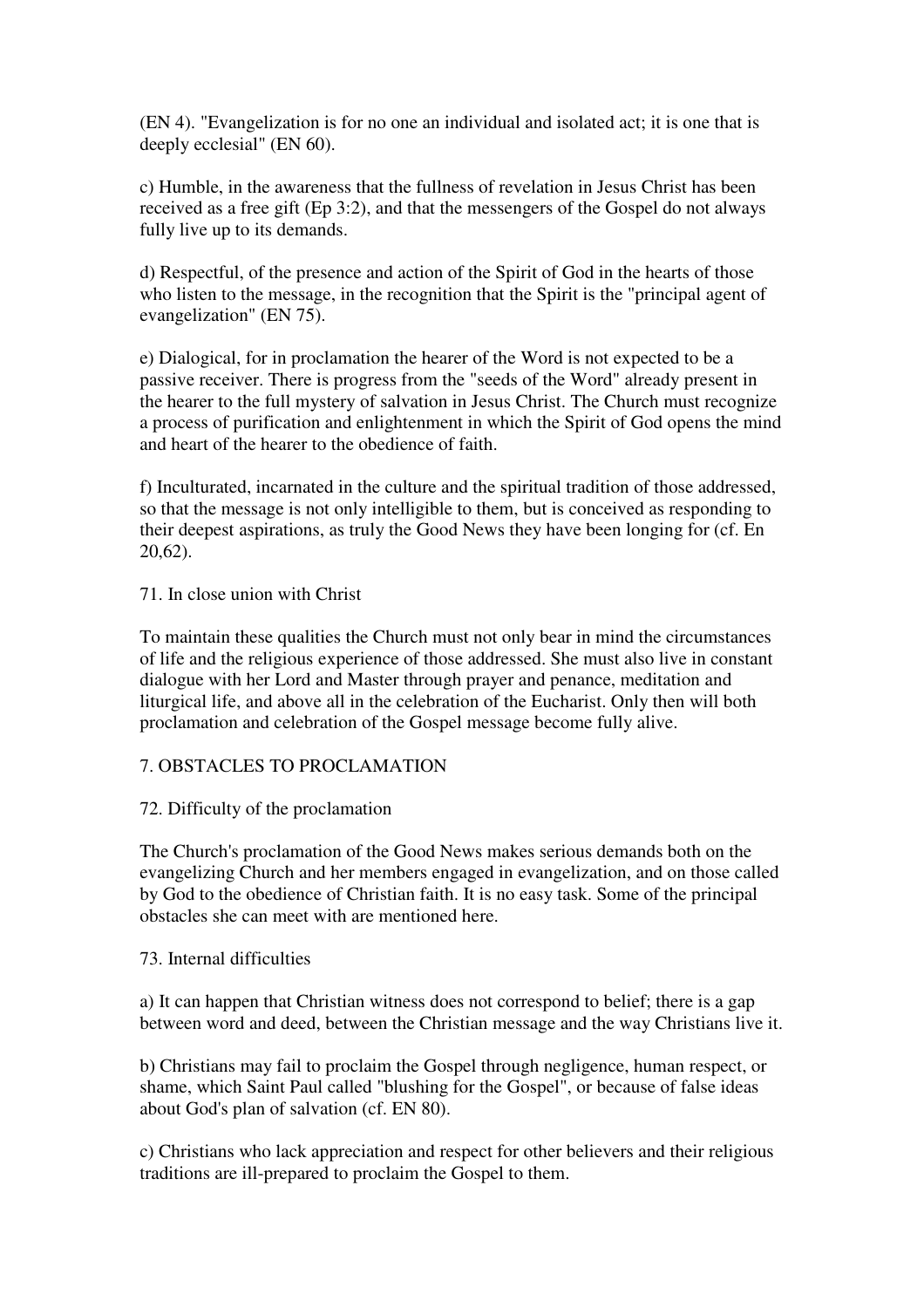d) In some Christians, an attitude of superiority, which can show itself at the cultural level, might give rise to the supposition that a particular culture is linked with the Christian message and is to be imposed on converts.

74. External difficulties

a) The weight of history makes proclamation more difficult, as certain methods of evangelization in the past have sometimes aroused fear and suspicion on the part of the followers of other religions.

b) The members of other religions may fear that the Church's evangelizing mission will result in the destruction of their religion and culture.

c) A different conception of human rights or a lack of respect for them in practice can result in a lack of religious freedom.

d) Persecution can render the Church's proclamation especially difficult or well-nigh impossible. It must be remembered, however, that the Cross is a source of life; "the blood of martyrs is the seed of Christians."

e) The identification of a particular religion with the national culture, or with a political system, creates a climate of intolerance.

f) In some places, conversion is forbidden by law or converts to Christianity meet with serious problems, such as ostracism by their religious community of origin, social milieu or cultural environment.

g) In pluralistic contexts, the danger of indifferentism, relativism, or of religious syncretism creates obstacles to the proclamation of the Gospel.

## 8. PROCLAMATION IN THE EVANGELIZING MISSION OF THE CHURCH

## 75. Proclamation that Jesus is the Son of God

The Church's evangelizing mission has sometimes been understood as consisting simply in inviting people to become disciples of Jesus in the Church. Gradually, a broader understanding of evangelization has developed, in which proclamation of the mystery of Christ nevertheless remains central. The Second Vatican Council's decree on the Missionary Activity of the Church, when dealing with missionary work, mentions solidarity with mankind, dialogue and collaboration, before speaking about witness and the preaching of the Gospel (cf. AG 11-13). The 1974 Synod of Bishops and the Apostolic Exhortation Evangelii Nuntiandi which followed it have both taken evangelization in a broad sense. In evangelization, the whole person of the evangelizer is involved, words, actions, witness of life (cf. EN 21-22). Likewise its aim extends to all that is human, as it seeks to transform human culture and cultures with the power of the Gospel (cf. EN 18-20). Yet Pope Paul VI made it quite clear that "evangelization will always entail as the simultaneous foundation, core and summit of its dynamism a clear proclamation that in Jesus Christ, the Son of God made man, who died and rose from the dead, salvation is offered to all as a gift of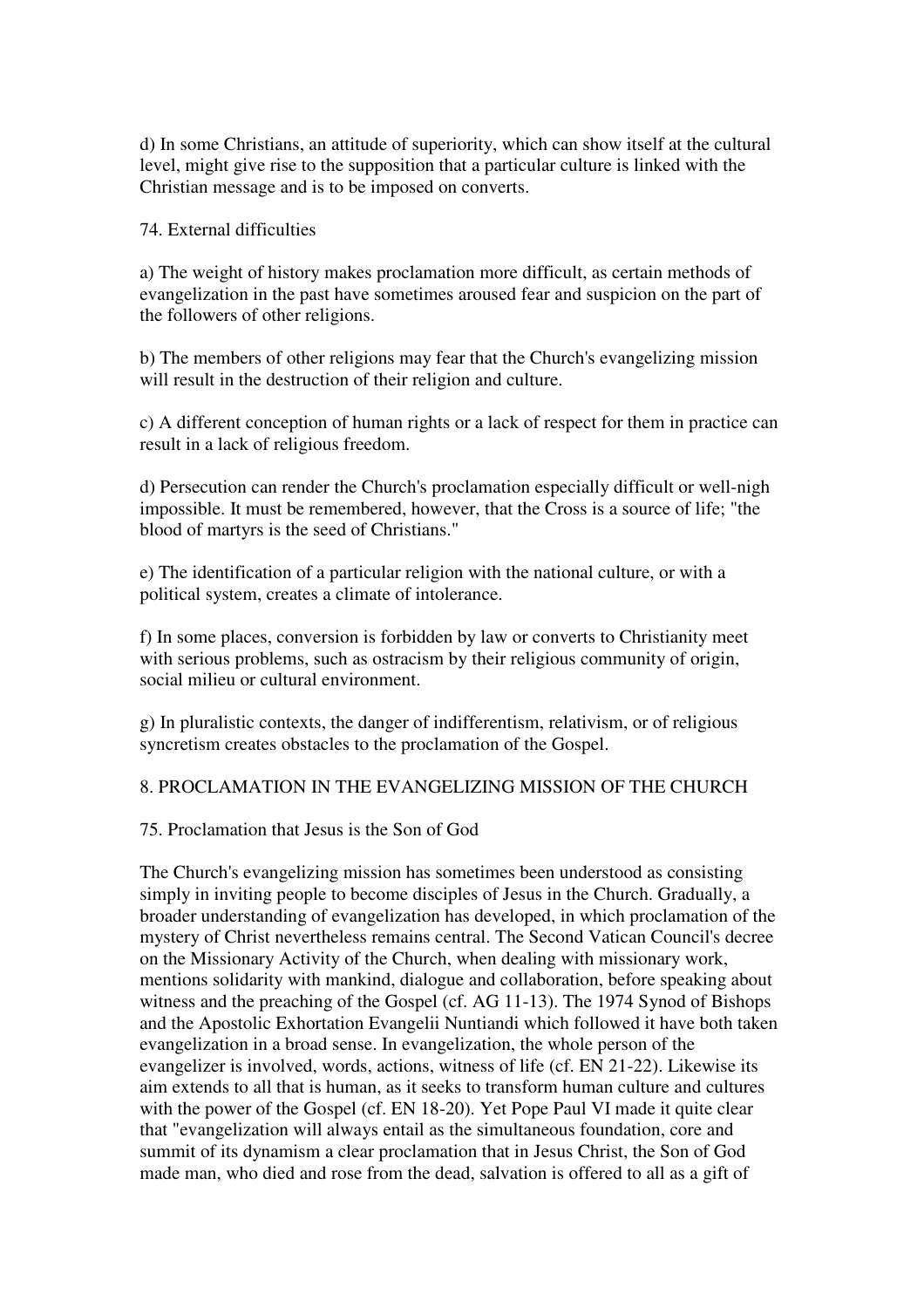God's kindness and mercy" (EN 27). It is in this sense that the 1984 document of the Pontifical Council for Interreligious Dialogue lists proclamation among the various elements which make up the Church's evangelizing mission(19).

## 76. The sacred duty to announce

Still it is useful to point out once again that to proclaim the name of Jesus and to invite people to become his disciples in the Church is a sacred and major duty which the Church cannot neglect. Evangelization would be incomplete without it (EN 22), for without this central element the others, though in themselves genuine forms of the Church's mission, would lose their cohesion and vitality. It is clear therefore that in situations where, for political or other reasons, proclamation as such is practically impossible, the Church is already carrying out her evangelizing mission not only through presence and witness but also through such activities as work for integral human development and dialogue. On the other hand, in other situations where people are disposed to hear the message of the Gospel and have the possibility of responding to it, the Church is in duty bound to meet their expectations.

# 3. INTERRELIGIOUS DIALOGUE AND PROCLAMATION

# 1. INTERRELATED YET NOT INTERCHANGEABLE

# 77. The Church's mission

Interreligious dialogue and proclamation, though not on the same level, are both authentic elements of the Church's evangelizing mission. Both are legitimate and necessary. They are intimately related, but not interchangeable: true interreligious dialogue on the part of the Christian supposes the desire to make Jesus Christ better known, recognized and loved; proclaiming Jesus Christ is to be carried out in the Gospel spirit of dialogue. The two activities remain distinct but, as experience shows, one and the same local Church, one and the same person, can be diversely engaged in both.

## 78. Awareness of the circumstances

In actual fact the way of fulfilling the Church's mission depends upon the particular circumstances of each local Church, of each Christian. It always implies a certain sensitivity to the social, cultural, religious and political aspects of the situation, as also attentiveness to the "signs of the times" through which the spirit of God is speaking, teaching and guiding. Such sensitivity and attentiveness is developed through a spirituality of dialogue. This requires a prayerful discernment and theological reflection on the significance in God's plan of the different religious traditions and the experience of those who find in them their spiritual nourishment.

# 2. THE CHURCH AND RELIGIONS

## 79. The universality of the Church's mission

In fulfilling her mission, the Church comes into contact with people of other religious traditions. Some become disciples of Jesus Christ in his Church, as a result of a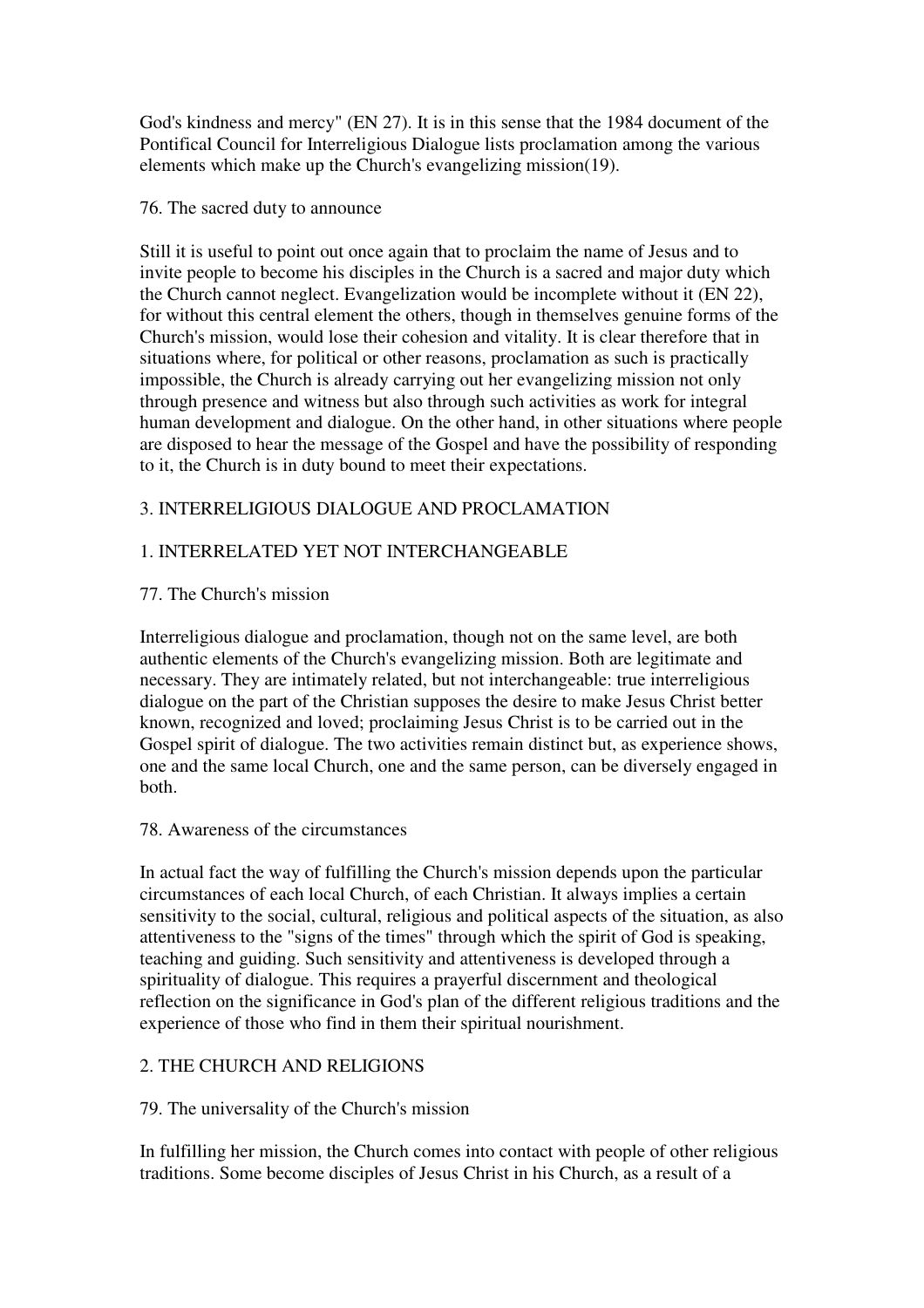profound conversion and through a free decision of their own. Others are attracted by the person of Jesus and his message, but for various reasons do not enter the fold. Yet others seem to have but little or no interest in Jesus. Whatever the case may be, the Church's mission extends to all. Also in relation to the religions to which they belong, the Church in dialogue can be seen to have a prophetic role. In bearing witness to Gospel values, she raises questions for these religions. Similarly, the Church, insofar as she bears the mark of human limitations, may find herself challenged. So in promoting these values, in a spirit of emulation and of respect for the mystery of God, the members of the Church and the followers of other religions find themselves to be companions on the common path with humanity is called to tread. At the end of the day of prayer, fasting, and pilgrimage for peace in Assisi, Pope John Paul II said: "Let us see in it an anticipation of what God would like the developing history of humanity to be: a fraternal journey in which we accompany one another towards the transcendental goal which he sets for us"(20).

#### 80. The way of dialogue

The Church encourages and fosters interreligious dialogue not only between herself and other religious traditions, but even among these religious traditions themselves. This is one way in which she fulfills her role as "sacrament, that is, a sign and instrument of communion with God and unity among all people" (LG 1). She is invited by the spirit to encourage all religious institutions and movements to meet, to enter into collaboration, and to purify themselves in order to promote truth and live, holiness, justice, love and peace, dimensions of that Kingdom which, at the end of time, Christ will hand over to his Father (cf. 1 Co 15:24). Thus, interreligious dialogue is truly part of the dialogue of salvation initiated by God(21).

## 3. PROCLAIMING JESUS CHRIST

#### 81. Preach and confess

Proclamation, on the other hand, aims at guiding people to explicit knowledge of what God has done for all men and women in Jesus Christ, and at inviting them to become disciples of Jesus through becoming members of the Church. When, in obedience to the command of the risen Lord and the Spirit's promptings, the Church fulfills this task of proclamation, this will often need to be done in a progressive manner. A discernment is to be made concerning how God is present in each one's personal history. The followers of other religions may discover, as may Christians also, that they already share many values. This can lead to a challenge in the form of the witness of the Christian community or a personal profession of faith, in which the full identity of Jesus is humbly confessed. Then, when the time is right, Jesus' decisive question can be put: "Who do you say that I am?" The true answer to this question can come only through faith. The preaching and the confession, under the movement of grace, that Jesus of Nazareth is the Son of God the Father, the Risen Lord and Saviour, constitutes the final stage of proclamation. One who freely professes this faith is invited to become a disciple of Jesus in his Church and to take a responsible part in her mission.

## 4. COMMITMENT TO THE ONE MISSION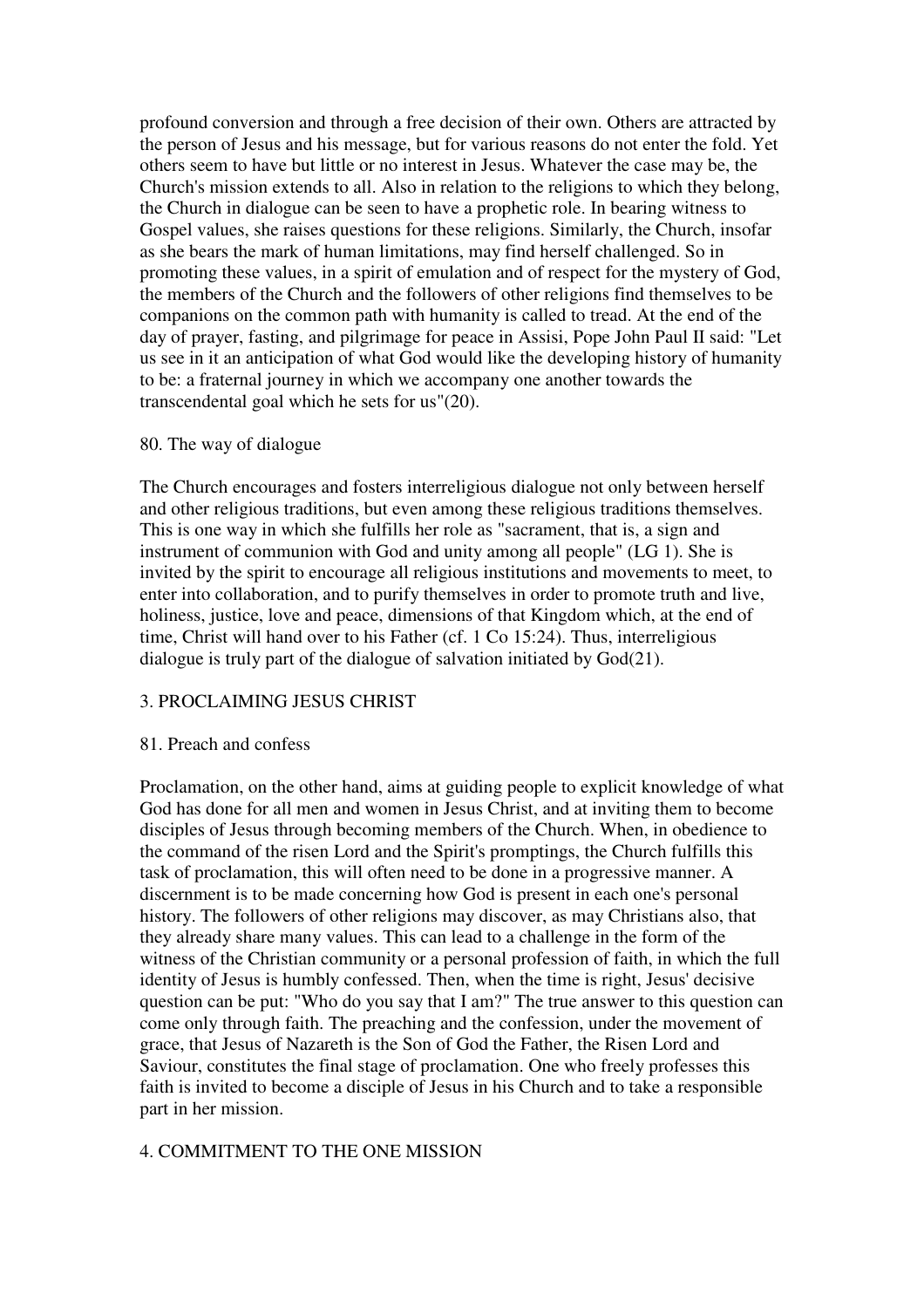#### 82. Personal involvement

All Christians are called to be personally involved in these two ways of carrying out the one mission of the Church, namely proclamation and dialogue. The manner in which they do this will depend on the circumstances and also on their degree of preparation. They must nevertheless always bear in mind that dialogue, as has already been said, does not constitute the whole mission of the Church, that it cannot simply replace proclamation, but remains oriented towards proclamation in so far as the dynamic process of the Church's evangelizing mission reaches in it its climax and its fullness. As they engage in interreligious dialogue they will discover the "seeds of the Word" sown in people's hearts and in the religious traditions to which they belong. In deepening their appreciation of the mystery of Christ they will be able to discern the positive values in the human search for the unknown or incompletely known God. Throughout the various stages of dialogue, the partners will feel a great need both to impart and to receive information, to give and to receive explanations, to ask questions of each other. Christians in dialogue have the duty of responding to their partners' expectations regarding the contents of the Christian faith, of bearing witness to this faith when this is called for, of giving an account of the hope that is within them (1 P 3:15). In order to be able to do this, Christians should deepen their faith, purify their attitudes, clarify their language and render their worship more and more authentic.

## 83. Love and sharing

In this dialogical approach, how could they not hope and desire to share with others their joy in knowing and following Jesus Christ, Lord and Saviour? We are here at the heart of the mystery of love. Insofar as the Church and Christians have a deep love for the Lord Jesus, the desire to share him with others is motivated not merely by obedience to the Lord's command, but by this love itself. It should not be surprising, but quite normal, that the followers of other religions should also desire sincerely to share their faith. All dialogue implies reciprocity and aims at banishing fear and aggressiveness.

## 84. Indications of the Holy Spirit

Christians must always be aware of the influence of the Holy Spirit and be prepared to follow wherever in God's providence and design the Spirit is leading them. It is the Spirit who is guiding the evangelizing mission of the Church. It belongs to the Spirit to inspire both the Church's proclamation and the obedience of faith. It is for us to be attentive to the promptings of the Spirit. Whether proclamation be possible or not, the Church pursues her mission in full respect for freedom, through interreligious dialogue, witnessing to and sharing Gospel values. In this way, the partners in dialogue proceed in response to the divine call of which they are conscious. All, both Christians and the followers of other religious traditions, are invited by God himself to enter into the mystery of his patience, as human beings seek his light and truth. Only God knows the times and stages of the fulfillment of this long human quest.

# 5. JESUS OUR MODEL

## 85. The example of Jesus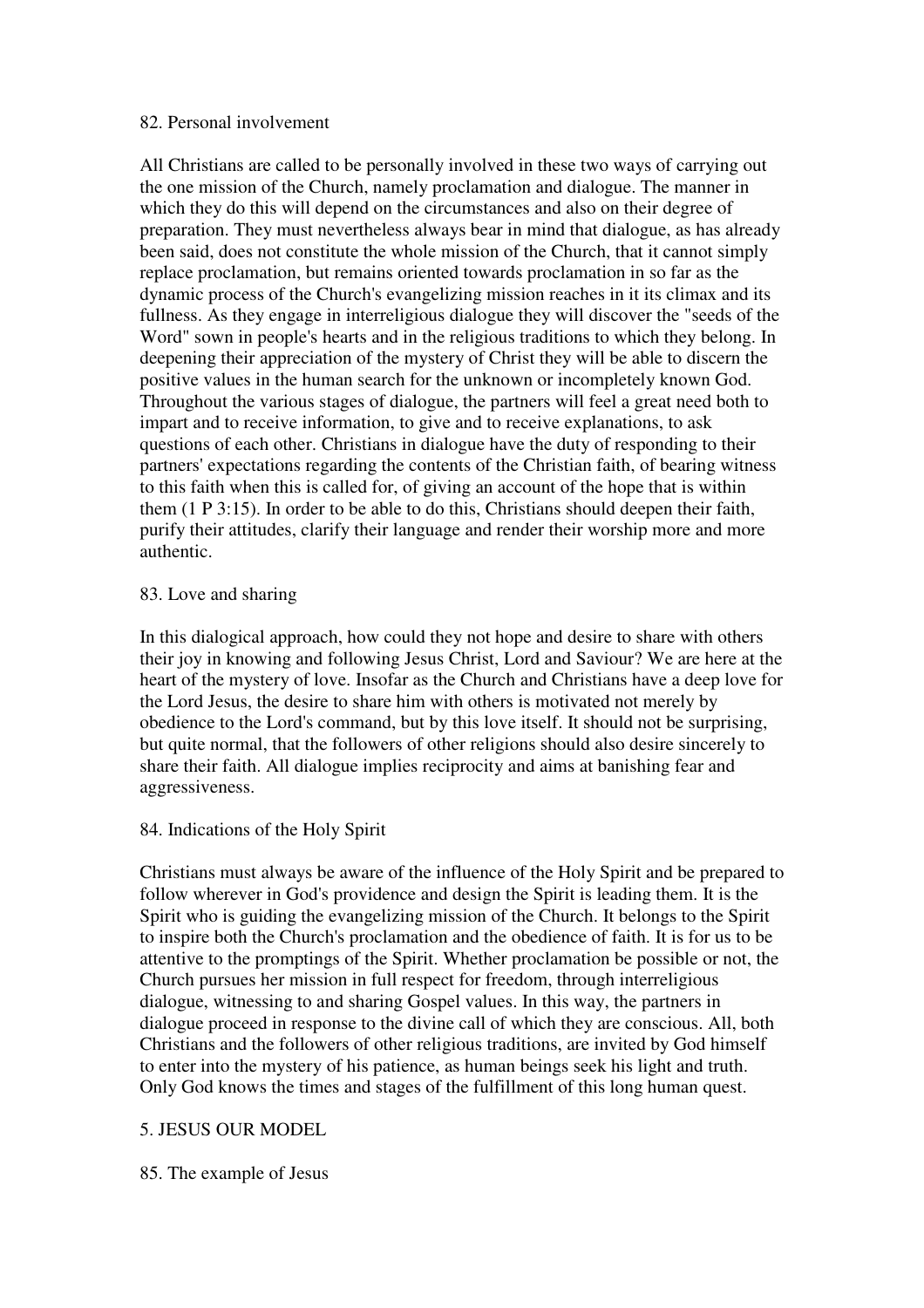It is in this climate of expectation and listening that the Church and Christians pursue proclamation and interreligious dialogue with a true Gospel spirit. They are aware that "all things work together for the good of those who love God" (Rm 8:28). By grace they have come to know that he is the Father of all, and that he has revealed himself in Jesus Christ. Is not Jesus their model and guide in the commitment to both proclamation and dialogue? Is he not the only one who even today can say to a sincere religious person: "You are not far from the Kingdom of God" (Mk 12:34)?

## 86. Intimately united to Christ

Christians are not only to imitate Jesus, but to be closely united to him. He invited his disciples and friends to join him in his unique offering on behalf of the whole of humanity. The bread and wine for which he gave thanks symbolized the entire creation. They became his body "given" and his blood "poured out for the forgiveness of sins." Through the ministry of the Church, the one Eucharist is offered by Jesus in every age and place, since the time of his passion, death and resurrection in Jerusalem. It is here that Christians unite themselves to Christ in his offering which "brings salvation to the whole world" (Euch. Prayer IV). Such a prayer is pleasing to God who "desires all men to be saved and to come to the knowledge of the truth" (1 Tm 2:4). Thus they offer thanks for "everything that is true, everything that is honourable, everything that is upright and pure, everything that we love and admire, whatever is good and praiseworthy" (Ph 4:8). Here they draw the grace of discernment, to be able to read the signs of the Spirit's presence and to recognize the favourable time and right manner of proclaiming Jesus Christ.

## **CONCLUSION**

# 87. Special attention for each religion

The aim of these reflections on interreligious dialogue and proclamation has been to provide some basic clarifications. However, it is important to remember that the various religions differ from one another. Special attention should therefore be given to relations with the followers of each religion.

88. Specific studies on the relationship between dialogues and announcement

It is also important that specific studies on the relationship between dialogue and proclamation be undertaken, taking into account each religion within its geographical area and its socio-cultural context. Episcopal Conferences could entrust such studies to the appropriate commissions and theological and pastoral institutes. In the light of the results of these studies, these institutes could also organize special courses and study sessions in order to train people for both dialogue and proclamation. Special attention is to be given to young people living in a pluralistic environment, who meet the followers of other religions at school, at work, in youth movements and other associations and even within their own families.

89. The need for prayer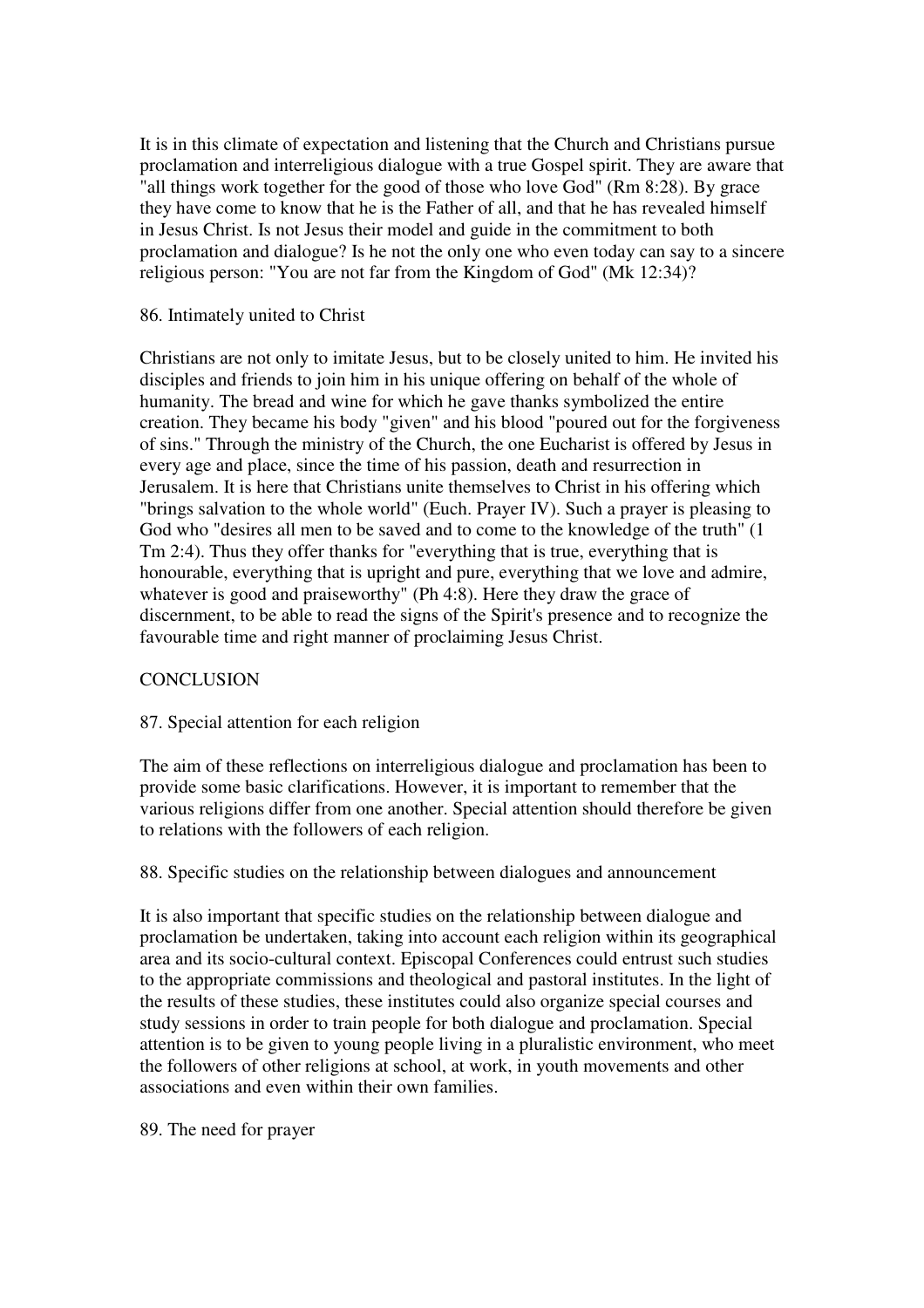Dialogue and proclamation are difficult tasks, and yet absolutely necessary. All Christians, according to their situations, should be encouraged to equip themselves so that they may better fulfil this two-fold commitment. Yet more than tasks to be accomplished, dialogue and proclamation are graces to be sought in prayer. May all continually implore the help of the Holy Spirit so that he may be "the divine inspirer of their plans, their initiatives and their evangelizing activity" (EN 75).

Rome, 19 May 1991

(1) Joint Document of the Pontifical Council for Interreligious Dialogue and the Congregation for Evangelization of Peoples, Rome, 19 May 1991; OR. 21 June, 1991.

(2) The attitude of the Church Towards the Followers of Other Religions: Reflections and Orientations on Dialogue and Mission, AAS 75 [1984], pp. 816-828; also Bulletin Secretariatus pro non Christianis 56 (1984/2), No. 13. (This document will be referred to henceforth as DM).

(3) Insegnamenti 1986, IX/2, pp. 1249-1273; 2019-2029. Cf. Bulletin No. 64 (1987/1), which contains all the Pope's discourses before, during and after the Day of Prayer in Assisi.

(4) Insegnamenti 1987, X/1, pp. 1449-1452. Cf. Bulletin No. 66 (1987/3), pp. 223- 225.

(5) Guidelines on Dialogue with People of Living Faith and Ideologies, World Council of Churches, Geneva 1979; "Mission and Evangelism - an Ecumenical Affirmation", in International Review of Mission 71 (1982), pp. 427-451.

(6) DM 3.

(7) DM 37.

(8) Because the spiritual patrimony common to Christians and Jews is so great (NA 4), dialogue between Christians and Jews has its own special requirements. These are not dealt with in this document. For a full treatment, cf. Commission for Religious Relations with Jews, Guidelines on Religious Relations with Jews, 1 December 1974 (in Austin P. Flannery, O.P., ed. Documents of Vatican II, 1984, pp. 743-749); "Notes for a Correct Presentation of Jews and Judaism in Catholic Preaching and Catechesis", 24 June 1985, in Origins vol. 15, No. 2 (4 July 1985), pp. 102-107.

(9) The question of New Religious Movements has been treated in a recent document published in collaboration by the following Pontifical Councils: PC for Promoting Christian Unity, PC for Interreligious Dialogue, PC for Dialogue with Non-Believers and PC for Culture. The complete text can be found in Origins vol. 16, No. 1 (22 May 1986); French original in La Documentation Catholique, No. 1919 (1 June 1986).

(10) Justin speaks about the "seeds" sown by the Logos in the religious traditions. Through the incarnation the manifestation of the Logos becomes complete (1 Rv 46:1-4; 2 Rv 8:1; 10:1-3; 13:4-6). For Irenaeus, the Son, the visible manifestation of the Father, has revealed himself to mankind "from the beginning"; yet the Incarnation